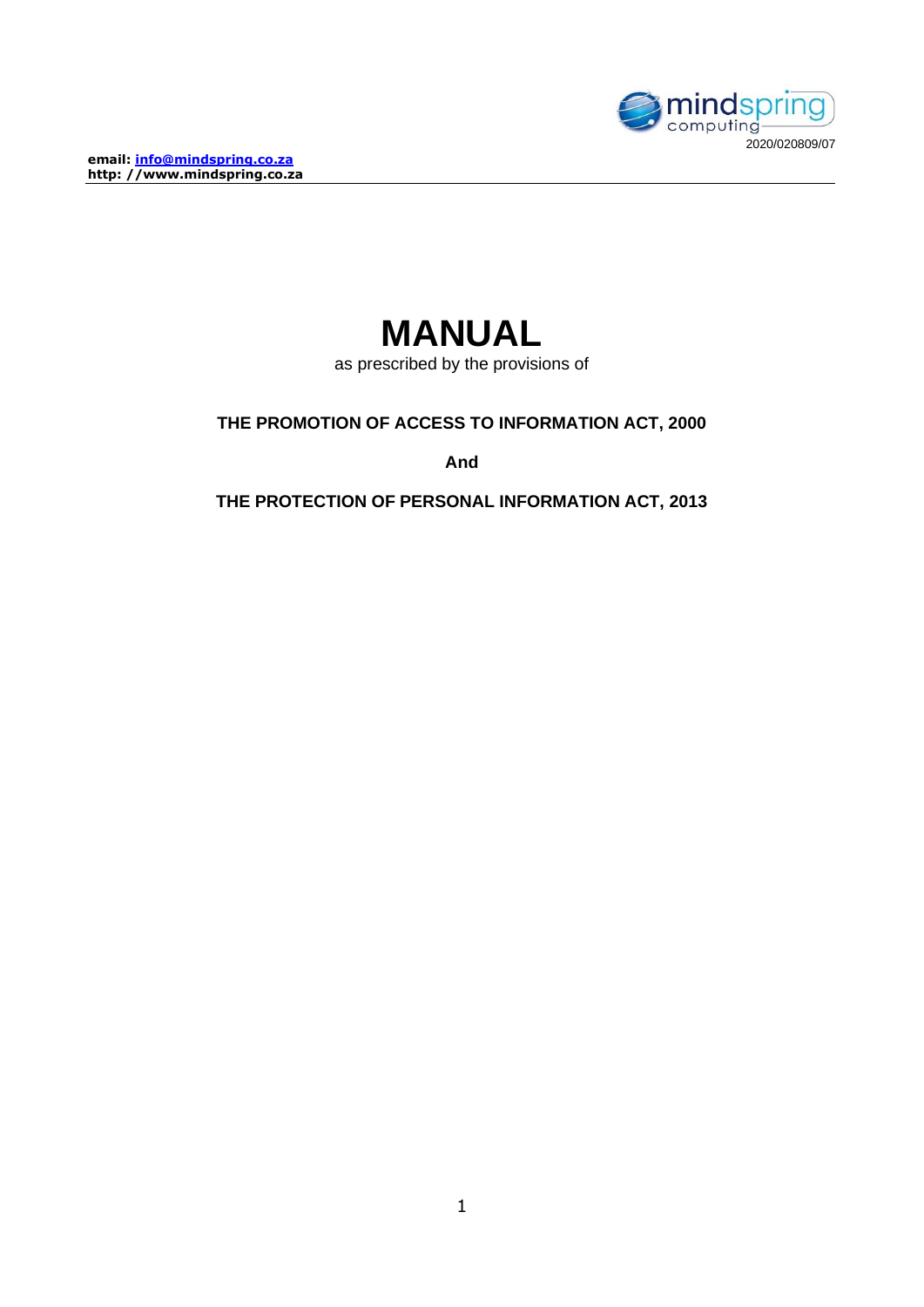#### **DEFINITIONS**

- **Company** means Mindspring Computing (Pty) Ltd (registration number 2020/020809/07), a company duly registered and incorporated as a public company in accordance with the company laws of the Republic of South Africa and its principal place of business situated at Unit 5, Melomed Office Park, Punters Way, Kenilworth, Western Cape, Republic of South Africa.
- **Conditions for Lawful Processing** means the conditions for the lawful processing of Personal Information as fully set out in chapter 3 of POPIA;
- **Constitution** means the Constitution of the Republic of South Africa, 1996;
- **Customer** refers to any natural or juristic person that received or receives services from the Company;
- **Data Subject** has the meaning ascribed thereto in Section 1 of POPIA;
- **Head of the Company** means the "head" as defined in section 1 of PAIA;
- **Information Officer** means Mindspring Computing's Chief Executive;
- **Manual** means this manual prepared in accordance with section 51 of PAIA and regulation 4(1) (d) of the POPIA Regulations;
- **PAIA** means the *Promotion of Access to Information Act, 2000*;
- **Personal Information** has the meaning ascribed thereto in section 1 of POPIA;
- **Personnel** refers to any person who works for, or provides services to or on behalf of the Company, and receives or is entitled to receive remuneration any other person who assists in carrying out or conducting the business of the Company, which includes, without limitation, directors, all permanent, temporary and part-time staff as well as contract workers;
- **POPIA** means the *Protection of Personal Information Act, 2013*;
- **POPIA Regulations** mean the regulations promulgated in terms of section 112(2) of POPIA;
- **Private Body** has the meaning ascribed thereto in sections 1 of both PAIA and POPIA;
- **Processing** has the meaning ascribed thereto in sections 1 of both PAIA and POPIA;
- **Responsible Party** has the meaning ascribed thereto in section 1 of POPIA;
- **Record** has the meaning ascribed thereto in section 1 of PAIA and includes Personal Information;
- **Requester** has the meaning ascribed thereto in section 1 of PAIA;
- **Request for Access** has the meaning ascribed thereto in section 1 of PAIA; and
- **SAHRC** means the South African Human Rights Commission.

Capitalised terms used in this Manual have meanings ascribed thereto in section 1 of POPIA and PAIA as the context specifically requires, unless otherwise defined therein.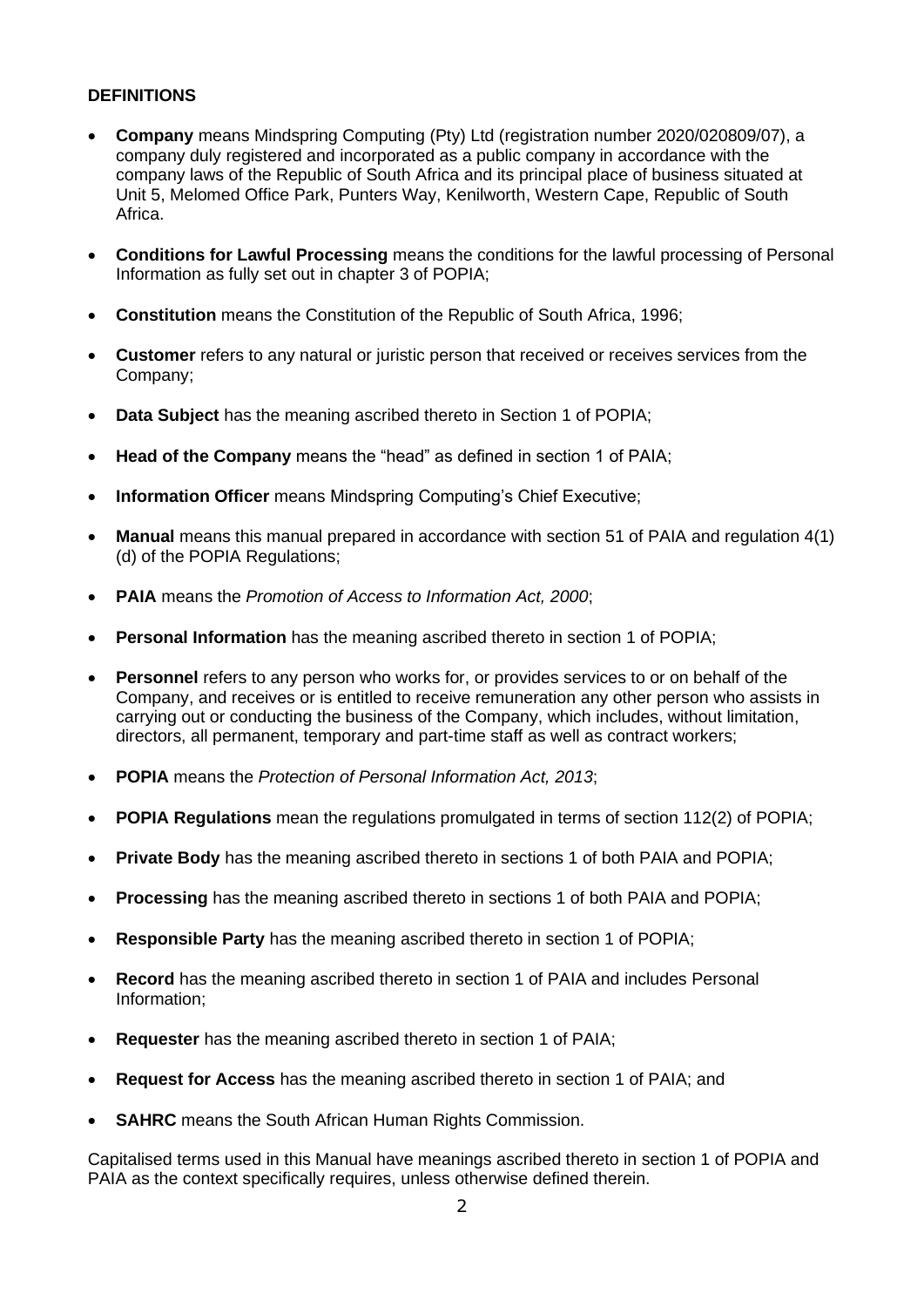# **1. Right of Access to information**

#### **1.1 Introduction**

The 1996 South African Constitution, by providing a statutory right of access on request to any record held by the state as well as access to records held by private bodies, entrenches the fundamental right to access to information.

The Promotion of Access to Information Act 2 of 2000 ("the Act"), which came into effect on 9 March 2001, seeks to advance the values of transparency and accountability in South Africa and provides the mechanism for requesters to exercise and protect their constitutional right to request access to a record.

The Act establishes the following statutory rights of requesters to any record of a private body if:

- That record is required for the exercise or protection of any of his or her legal rights;
- That requester complies with all the procedural requirements; and
- Access is not refused in terms of any ground referred to in the Act.

In terms of the Act private bodies are required to publish a manual to assist requesters who wish to request access to a record.

# **1.2 Availability of the Mindspring Computing PAIA Manual and Entry Point for requests**

This document serves as the Mindspring Computing (Pty) Ltd PAIA Manual ("the Manual") in accordance with the requirements of section 51 of the Act to facilitate access to records held by Mindspring Computing. A copy of this Manual is available to any person of the public in a PDF ("Portable Document Format") version on the website of Mindspring Computing at www.mindspring.co.za or on request from the Information Officer referred to in this Manual. Mindspring Computing endorses the spirit of the Act and believes that this Manual will assist requesters in exercising their rights.

In summary the Manual provides information on the:

- Contact details of the Information Officer;
- Structure and functions of Mindspring Computing;
- Subjects and categories of records that are held by Mindspring Computing; and
- Procedure that needs to be followed and criteria that have to be met by a requester to request access to
- a record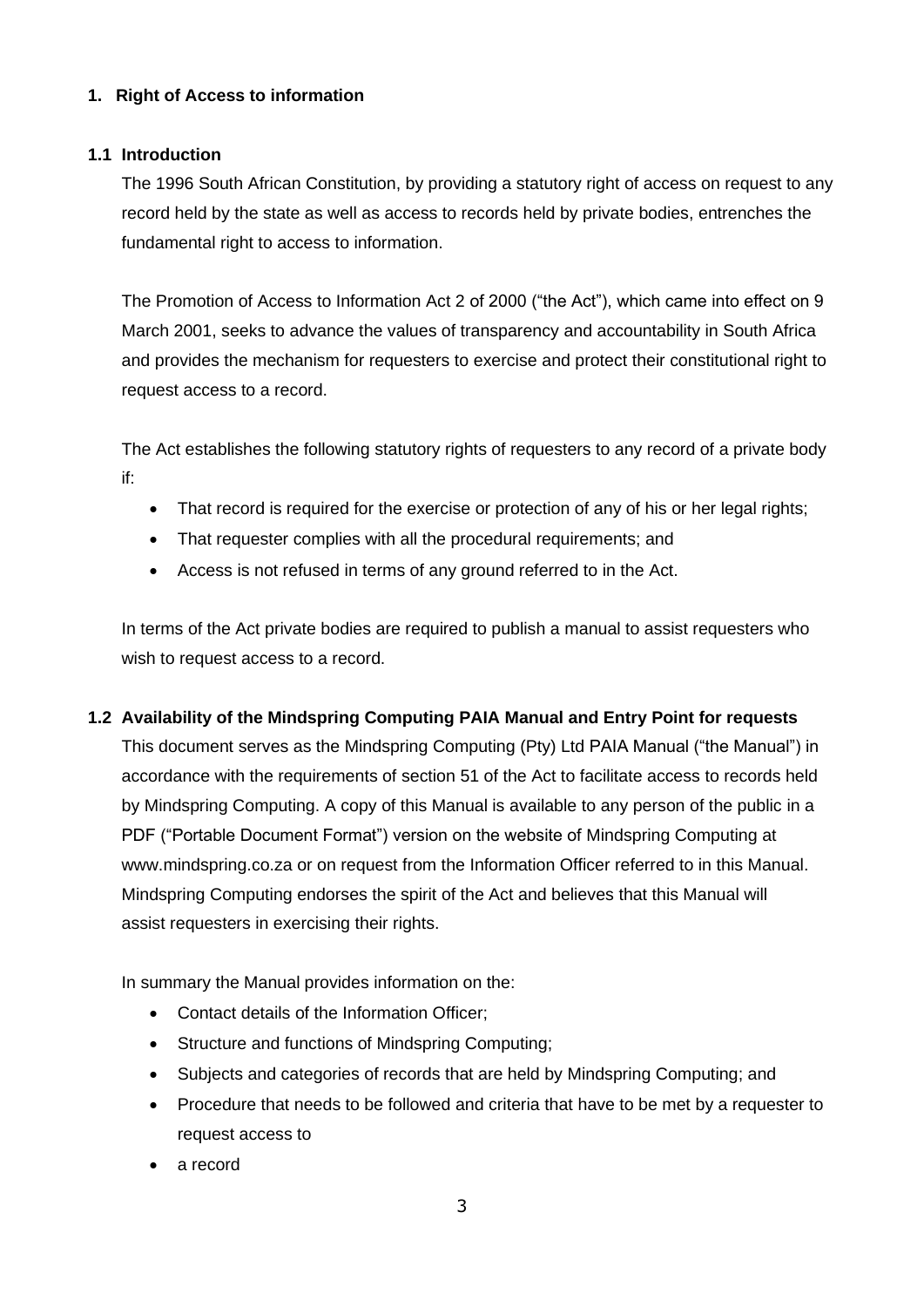#### **1.3 Who may request access to information**

The Act provides that a requester is only entitled to access to a record if the record is required for the exercise or protection of a right. Only requests for access to a record, where the requester has satisfied the Information Officer that the record is required to exercise or protect a right, will be considered. A requester may act in different capacities in making a request for a record. This will influence the amount to be charged when a request has been lodged.

Requesters may make a request as:

- A personal requester who requests a record about him/herself;
- An agent requester who requests a record on behalf of someone else with that person's consent and where it is required for the protection of that person's legal right;
- A third party requester who requests a record about someone else with that person's consent and where it is required for the protection of that person's legal right; and
- A public body who may request a record if:
	- o It fulfills the requirements of procedural compliance;
	- o The record is required for the exercise or protection of a right; and
	- o No grounds for refusal exist.

#### **1.4 Contact details of Mindspring Computing's Information Officer: Sec 51 (1) (a)**

The Chief Executive Officer of Mindspring Computing has delegated his powers to the Information Officer below in terms of the Act to handle all requests on Mindspring Computing's behalf and ensure that the requirements of the Act are administered in a fair, objective and unbiased manner.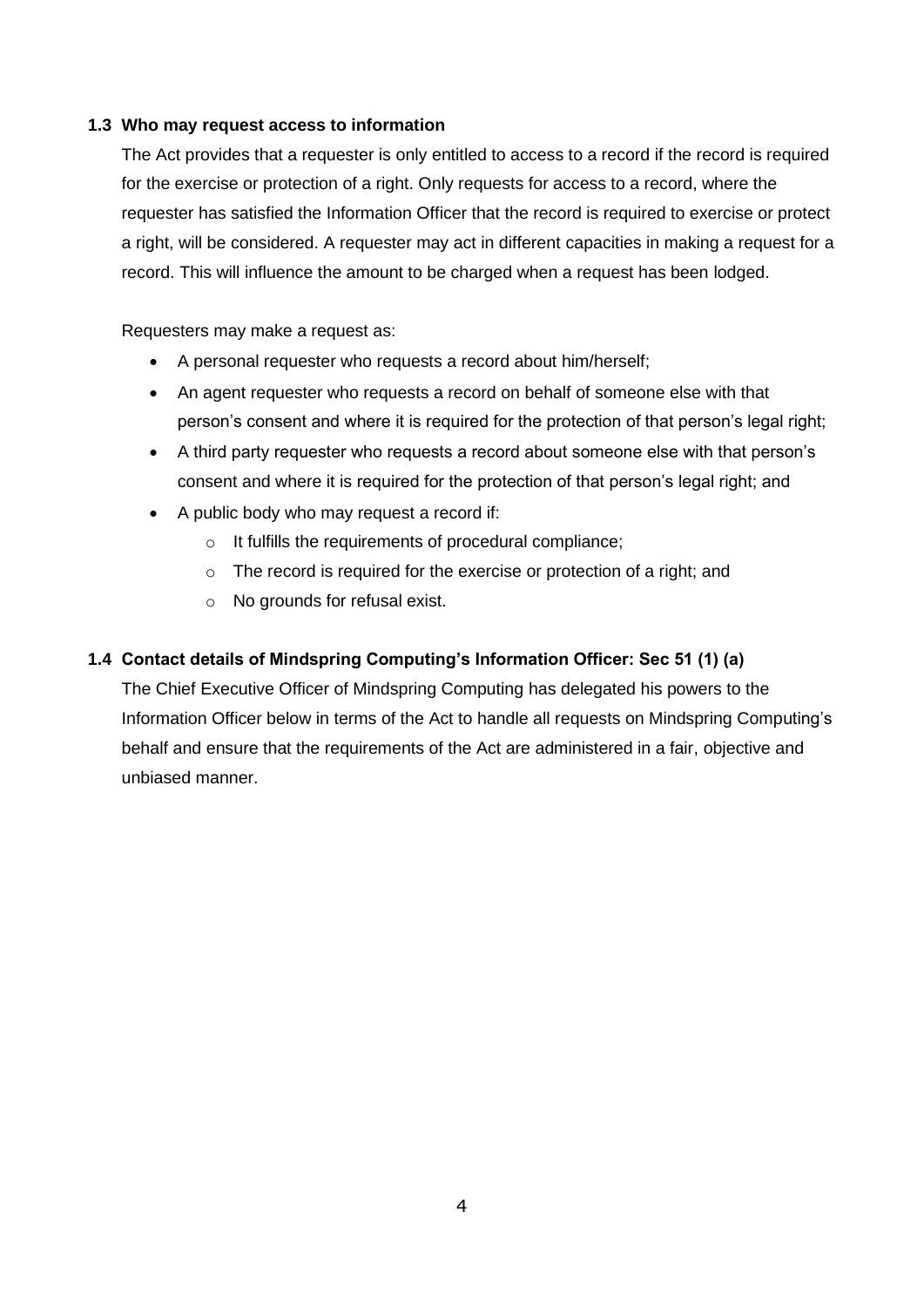#### **Mindspring Computing's Contact Details:**

**Information Officer:** Celento Saunders **Information Co-ordinator:** Masonge Ngcaba **Physical Address:** Unit 5, Melomed Office Park Punters Way Kenilworth 7945 **Tel:** +27 (0) 21 657 1780 **E-mail:** [info@mindspring.co.za](mailto:info@mindspring.co.za)

#### **1.5 Policy with regard to Confidentiality and Access to Information**

Mindspring Computing will protect the confidentiality of information provided to it by third parties, subject to Mindspring Computing's obligations to disclose information in terms of any applicable law or a court order requiring disclosure of the information. If access is requested to a record that contains information about a third party, Mindspring Computing is obliged to attempt to contact this third party to inform them of the request.

This enables the third party the opportunity of responding by either consenting to the access or by providing reasons why the access should be denied. In the event that the third party furnish reasons for the support or denial of access, the Information Officer will consider these reasons in determining whether access should be granted, or not.

# **1.6 SAHRC guidance to Requesters on how to use the Act: Sec 51 (1) (b)(i)**

The Information Regulator is required in terms of section 10 of the Act to update and make available the existing guide that has been complied by the South African Human Rights Commission ("SAHRC") that contains information to assist a person wishing to exercise a right in terms of the Act and the Protection of Personal Information Act 4 of 2013 ("POPI Act") for requesters. It contains information to assist a person wishing to exercise a right in terms of the Act.

The SAHRC guide is available from the SAHRC website at [www.sahrc.org.za/home/21/files/Reports/PAIA20%GUIDE%english.pdf.](http://www.sahrc.org.za/home/21/files/Reports/PAIA20%25GUIDE%25english.pdf)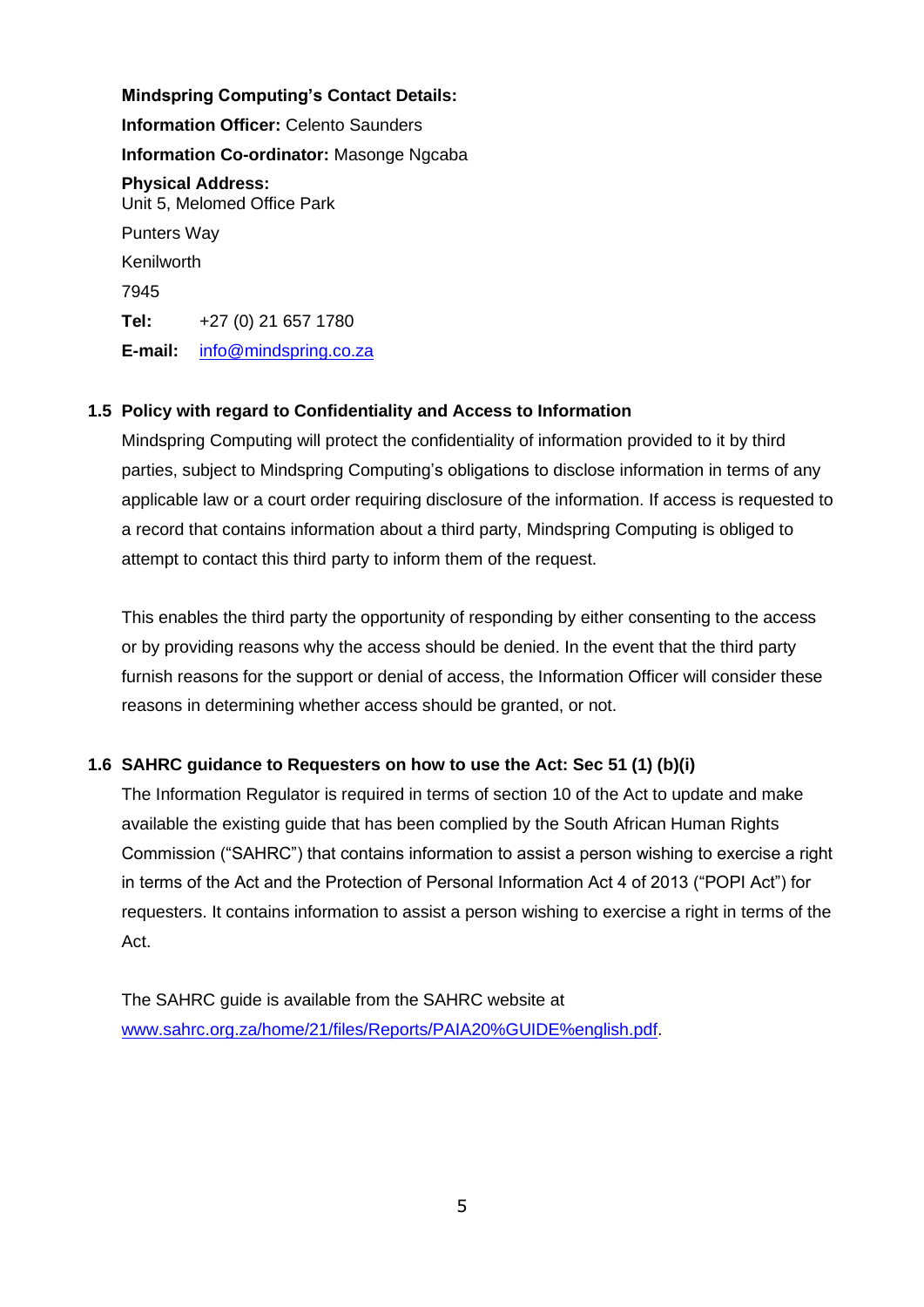You may also request any additional information to assist you in making a request from the SAHRC.

**Please direct any queries to:** The South African Human Rights Commission: PAIA Unit

#### **Physical Address:**

Forum 3 Braampark Office Park, **Braamfontein** 

# **Postal Address:**

Private Bag 2700 Houghton, 2041

**Tel:** +27 (0) 11 877 3600 (Head Office) +27 (0) 11 877 3750 (GP Office) **Fax:** +27 (0) 11 403 0684 **Email:** [info@sahrc.org.za](mailto:info@sahrc.org.za) **Website:** [www.sahrc.org.za](http://www.sahrc.org.za/)

# **2. Purpose of the Manual**

# **2.1 Purpose**

This Manual has been prepared in respect of Mindspring Computing (Pty Ltd. The purpose of this manual is as follows:

For the purposes of PAIA, details the procedure to be followed by a Requester and the manner in which a Request for Access will be facilitated; and

For the purposes of POPIA, amongst other things, details the purpose for which Personal Information may be processed; a description of the categories of Data Subjects for whom the Company Processes Personal Information as well as the categories of Personal Information relating to such Data Subjects; and the recipients to whom Personal Information may be supplied.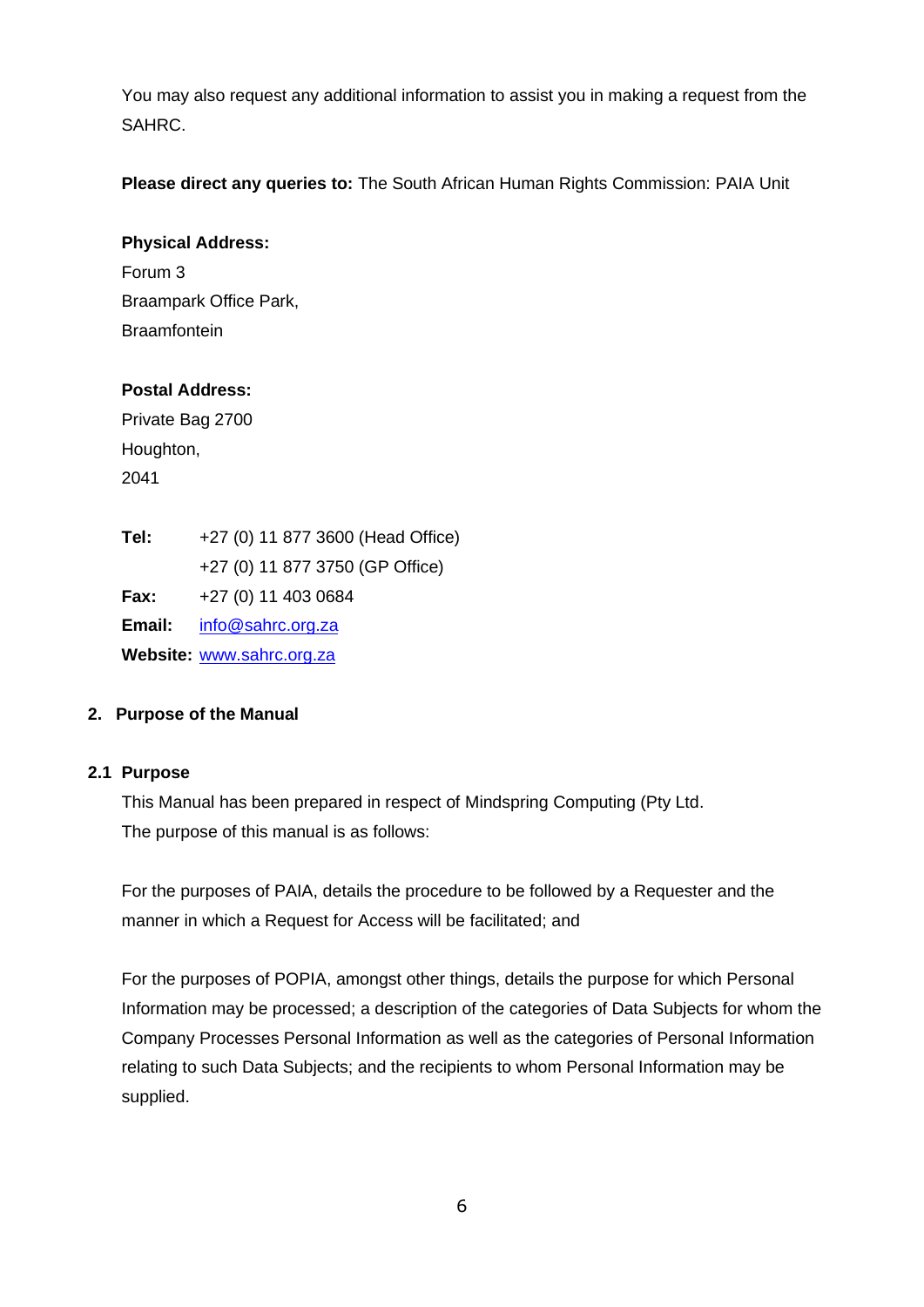# **3. Classes of Records**

#### **3.1 Automatic Disclosure: Sec 51 (1)(b)(ii) – Records automatically available to the Public**

No notice has been published in terms of section 52 of the Act. However, the following records are automatically available at the registered office of Mindspring Computing on payment of the prescribed fee for reproduction.

- Documentation and information relating to Mindspring Computing which is held by the Companies and Intellectual Properties
- Commission in accordance with the requirements set out in set out in section 25 of the Companies Act 71 of 2008.
- Product and Promotional Brochures
- News and other Marketing Information
- The annual integrated report and any other shareholder communications as published on Mindspring Computing's website.

# **3.2 Legislative requirements: Sec 51 (1)(b)(iii) – Records available in accordance with other legislation**

Records are kept in accordance with such other legislation as applicable to Mindspring Computing, which includes, but is not limited to:

- Banks Act 94 of 1990
- Basic Conditions of Employment Act 75 of 1997
- Broad-Based Black Economic Empowerment Act 53 of 2003
- Civil Proceedings Evidence Act, 1965 (Act 25 of 1965)
- Companies Act 71 of 2008
- Compensation for Occupational Injuries and Diseases Act 130 of 1993
- Competition Act 89 of 1998
- Constitution of South Africa Act 108 of 1996
- Copyright Act 98 of 1987
- Consumer Protection Act 68 of 2008
- Criminal Procedure Act 51 of 1977
- Customs and Excise Act, 1964
- Deeds Registries Act 57 of 1937
- Debt Collectors Act 114 of 1998
- Electronic Communications and Trans-actions Act 25 of 2002
- Employment Equity Act 55 of 1998
- Finance Act 2 of 2007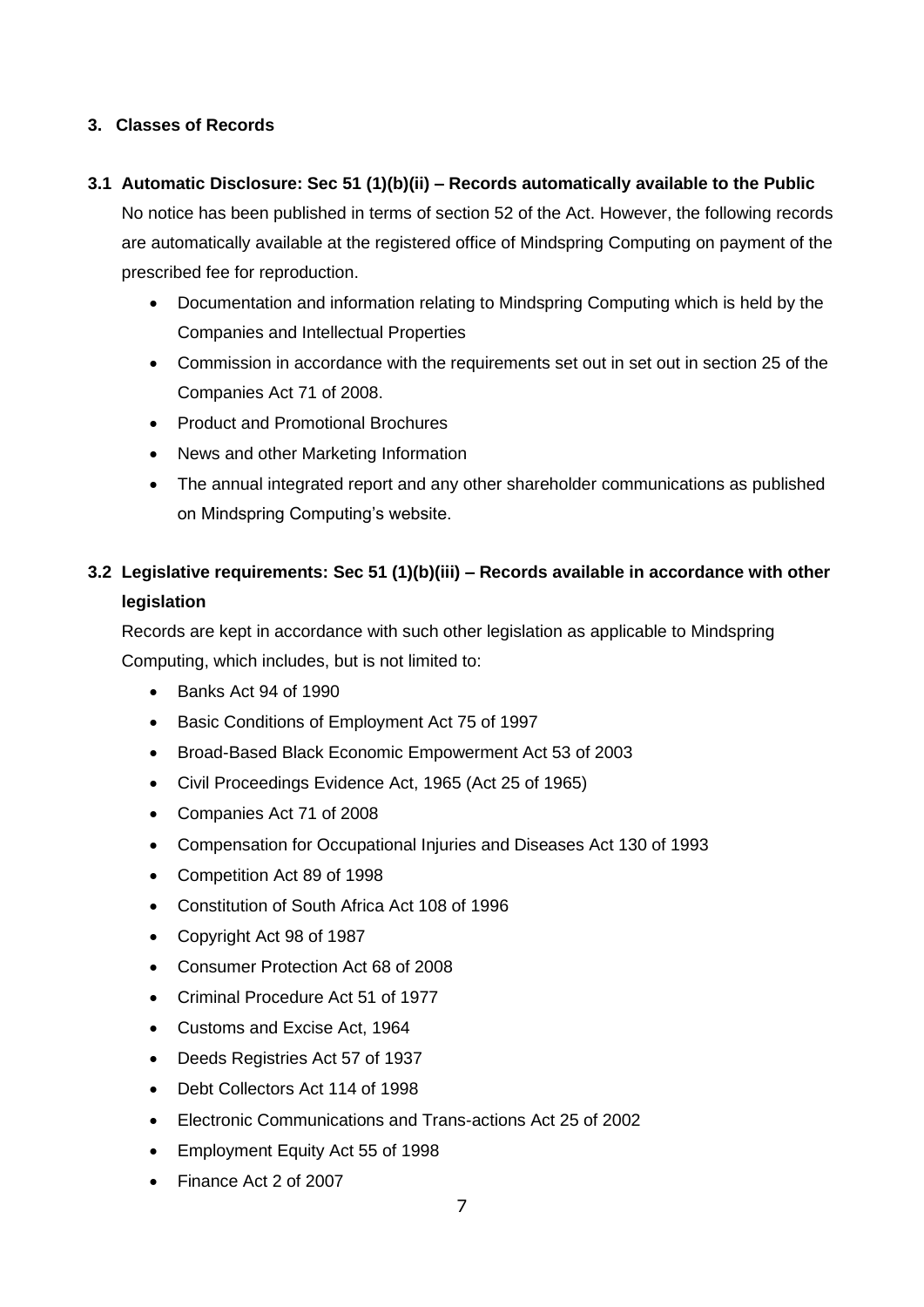- Firearms Control Act 60 of 2000;
- Income Tax Act 58 of 1962
- Insider Trading Act 135 of 1998
- Insolvency Act 24 of 1936
- Labour Relations Act 66 of 1995
- Long Term Insurance Act 52 of 1998
- Magistrates Court Act 32 of 1944
- Non Profit Organisations Act 71 of 1997
- Occupational Health and Safety Act 85 of 1993
- Patents Act 57 of 1987
- Pension Funds Act 24 of 1956
- Prevention of Organised Crime Act 14 of 1998
- Protection of Information Act, No. 84 of 1982
- Regulation of Interception of Communications and Provision of Communication Related Information Act 70 of 2002
- Securities Services Act 36 of 2004
- Short Term Insurance Act. 53 of 1998
- Skills Development Act 97 of 1998
- Skills Development Levies Act 97 of 1999
- South African Revenue Service Act 34 of 1997
- Statistics Act 6 of 1999
- Tax on Retirement Funds Act No 38 of 1996
- Trust Property Control Act 57 of 1988
- Unemployment Insurance Act 63 of 2001
- Value Added Tax Act 89 of 1991

Although Mindspring Computing has used its best endeavours to supply you with a list of applicable legislation it is possible that the above list may be incomplete.

Wherever it comes to Mindspring Computing's attention that existing or new legislation allows a requester access on a basis other than that set out in the Act, we shall update the list accordingly.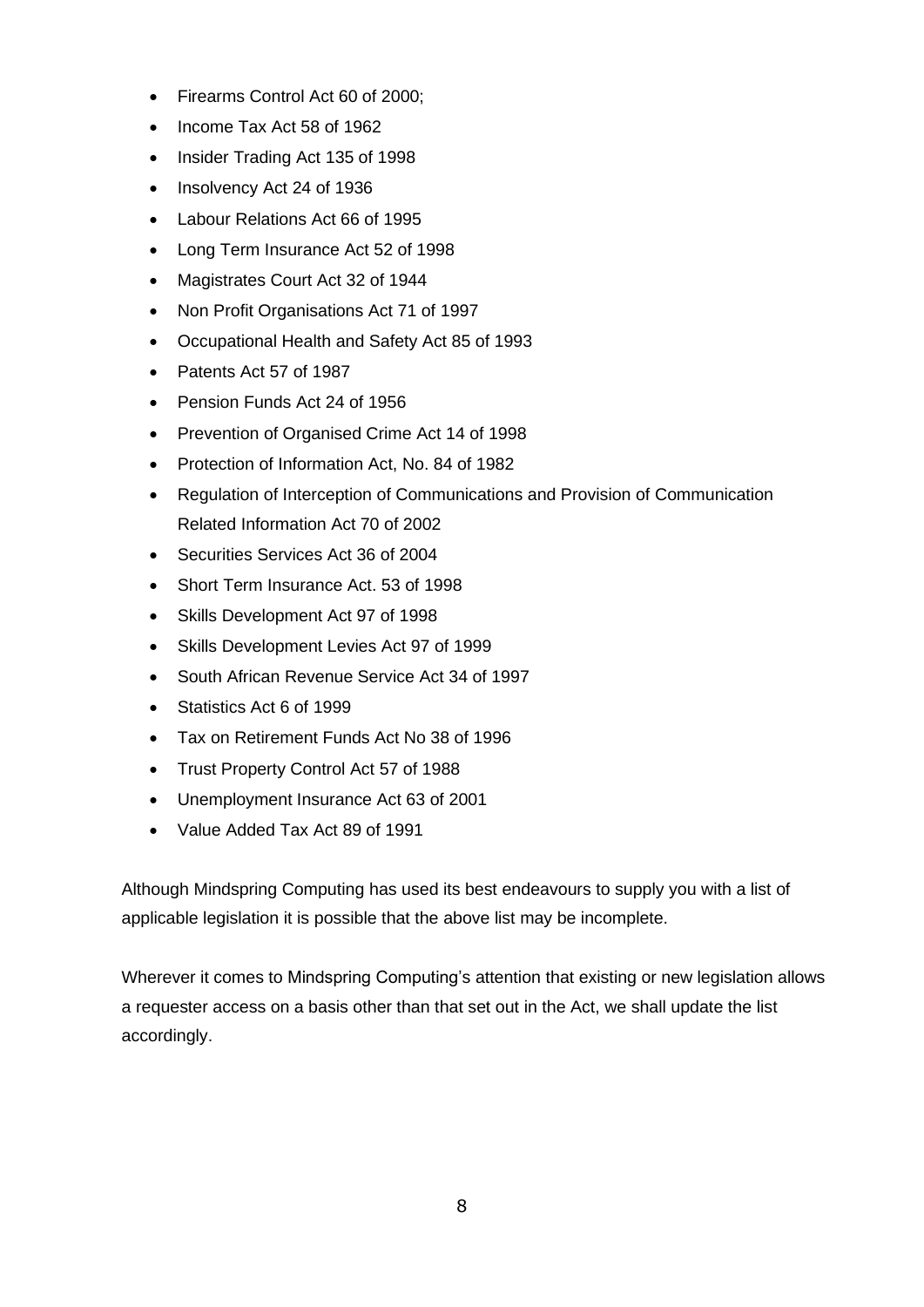# **3.3 Records held by Mindspring Computing: Sec 51 (1)(b)(iv) – Mindspring Computing Record Subjects and Categories**

#### **3.3.1 Corporate Secretariat and Governance**

- Applicable Statutory Documents
- Annual Reports
- Board of Directors and Board Committee Terms of Reference
- Codes of Conduct
- Executive Committee Meeting Minutes
- Legal Compliance Records
- Memoranda of Incorporation
- Minutes of Board of Directors and Board Committee Meetings
- Minutes of Shareholders' Meetings
- Group Policies and Procedures
- Share Certificates
- Shareholder Agreements
- Share Registers (Mindspring Computing's official share register is however maintained by its transfer secretary)
- Strategic plans
- Statutory Returns to Relevant Authorities

#### **3.3.2 Finance and Taxation**

- Policies and Procedures
- Accounting Records
- Annual Financial Statements
- Audit Reports
- Capital Expenditure Records
- Investment Records
- Invoices and Statements
- Management Reports
- Purchasing Records
- Sale and Supply Records
- Tax Records and Returns
- Treasury Dealing
- Transactional Records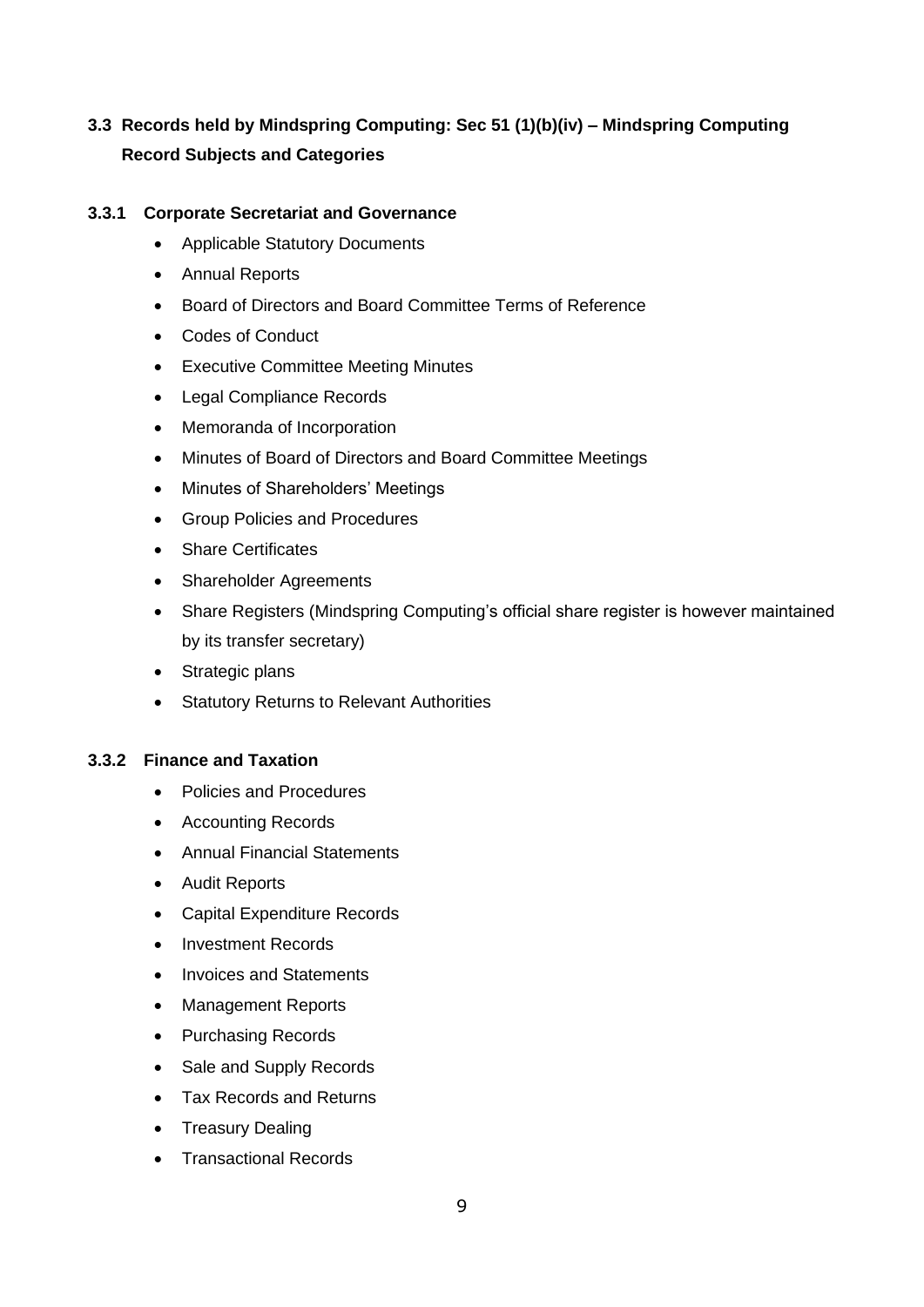#### **3.3.3 Human Resources**

- Education and Training Records
- Employee Benefit Records
- Employment Contracts
- Employment Equity Records
- Employee Information
- Employee Share Option Scheme
- Policies and Procedures
- **Group Life**
- Leave Records
- **Medical Records**
- Pension and Retirement Funding Records
- Study assistance scheme/s
- Tax Returns of employees
- UIF Returns

#### **3.3.4 Information Technology**

- Agreements
- Disaster Recovery
- Hardware and Software Packages
- Policies and Procedures
- Internal Systems Support and Programming
- **Licenses**
- Operating Systems
- Passwords and Login details

#### **3.3.5 Intellectual Property**

- Trademark applications
- Agreements relating to intellectual property
- Copyrights

# **3.3.6 Legal**

- Complaints, pleadings, briefs and other documents pertaining to any actual or pending litigation, arbitration or investigation
- Material licenses, permits and authorizations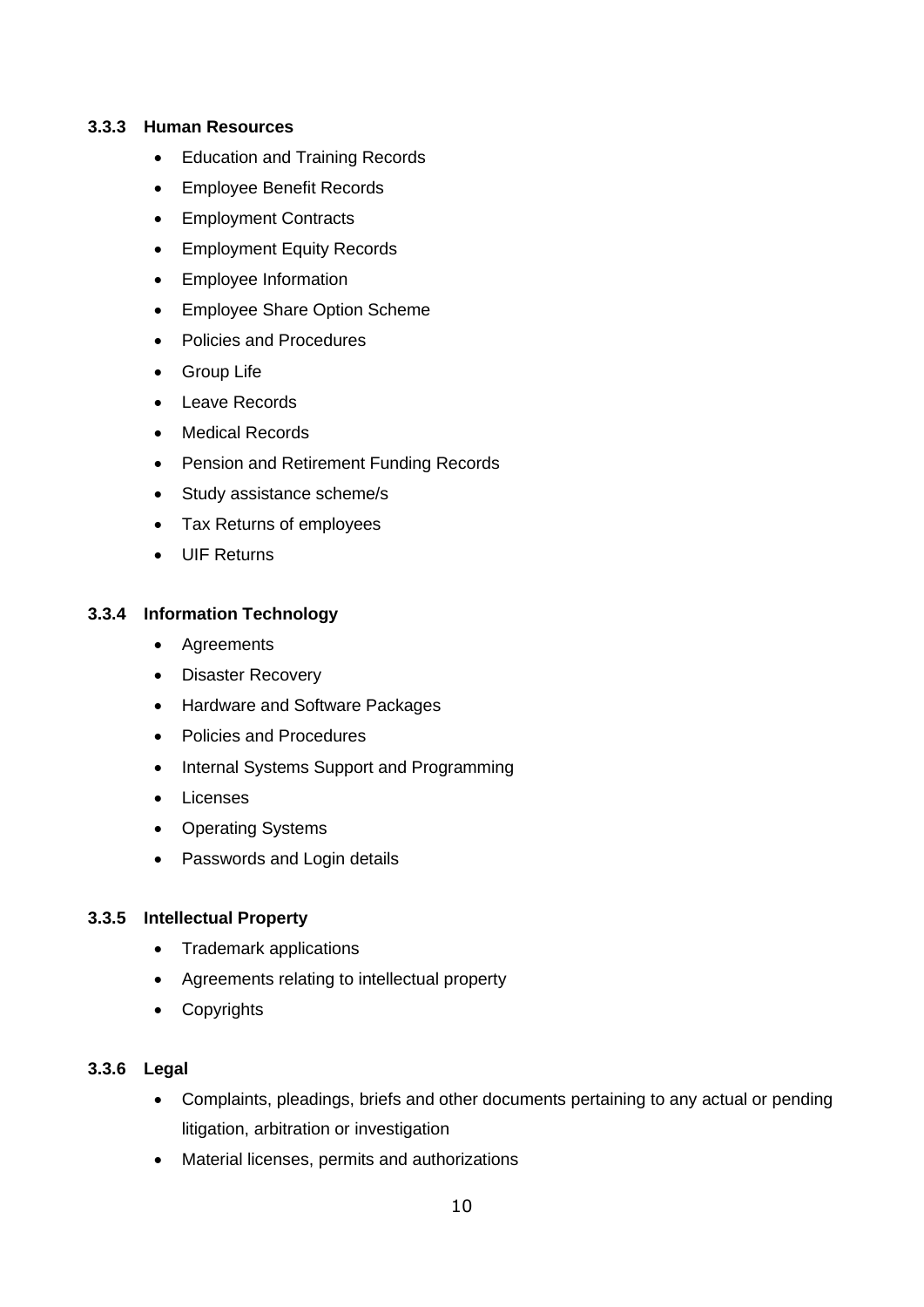# **3.3.7 Sales, Marketing and Communication**

- Brochures, Newsletters and Advertising Material
- Client Information
- Marketing Brochures
- Marketing Strategies
- Product Brochures
- Policies and Procedures

# **4. Processing of Personal Information in terms of the POPI Act**

# **4.1 Mindspring Computing processes personal information of data subjects for the purposes of: Sec 51 (1)(c)(i)**

- Fulfilling its statutory obligations in terms of applicable legislation;
- Verifying information provided to Mindspring Computing;
- Obtaining information necessary to provide contractually agreed services to a customer;
- Monitoring, maintaining and managing Mindspring Computing's contractual obligations to customers, clients, suppliers, service providers, employees, directors and other third parties;
- Marketing and advertising;
- Resolving and tracking complaints;
- Monitoring and securing the assets, employees and visitors to the premises of Mindspring Computing;
- Historical record keeping, research and recording statistics necessary for fulfilling Mindspring Computing's business objectives.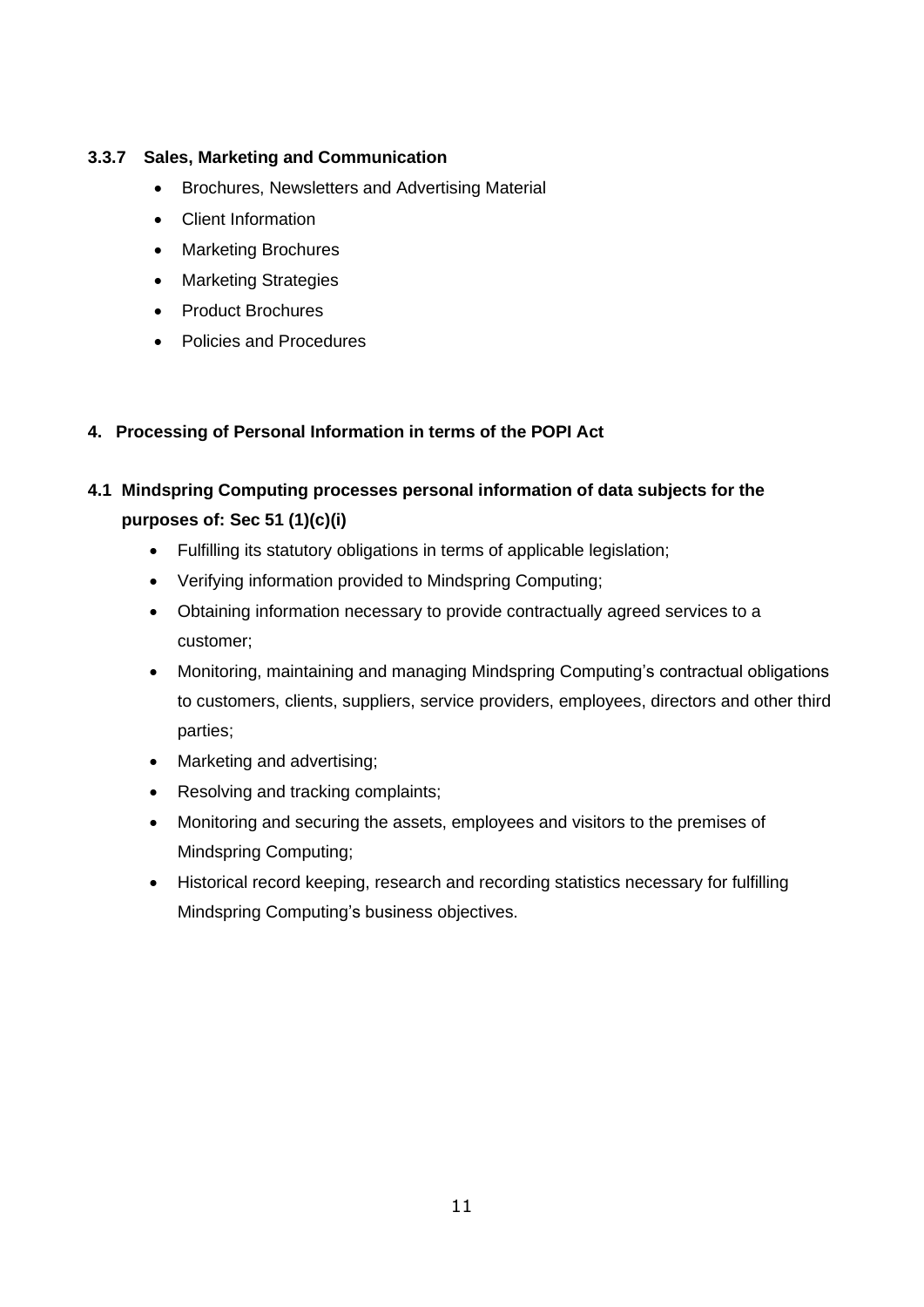# **4.2 Mindspring Computing may process the personal information of the following categories of data subjects, which includes current, past and prospective data subjects: Sec 51 (1)(c)(ii)**

- Customer and employees, representatives, agents, contractors and service providers of such customers;
- Suppliers, service providers to and vendors of Mindspring Computing and employees, representatives, agents, contractors and service providers of such suppliers and service providers;
- Directors and officers of Mindspring Computing;
- Shareholders;
- Job applicants;
- Existing and former employees (including contractors, agents, temporary and casual employees);
- Visitors to any premises of Mindspring Computing; and
- Complaints, correspondents and enquiries.

# **4.3 The nature of personal information processed in respect of the above data subjects may include, as may be applicable: Sec 51 (1)(c)(ii)**

- Name, identifying number, symbol, email address, physical address, telephone number, location information, online identifier or other particular assignment to the person;
- Biometric information;
- Information relating to the education or the medical, financial, criminal or employment history of the data subject;
- Information relating to the rate, gender, marital status, national origin, age disability, language and birth of the data subject;
- The personal opinions, views or preferences of the data subject;
- Confidential correspondence sent by the data subject;
- The views of opinions of another individual about the data subject.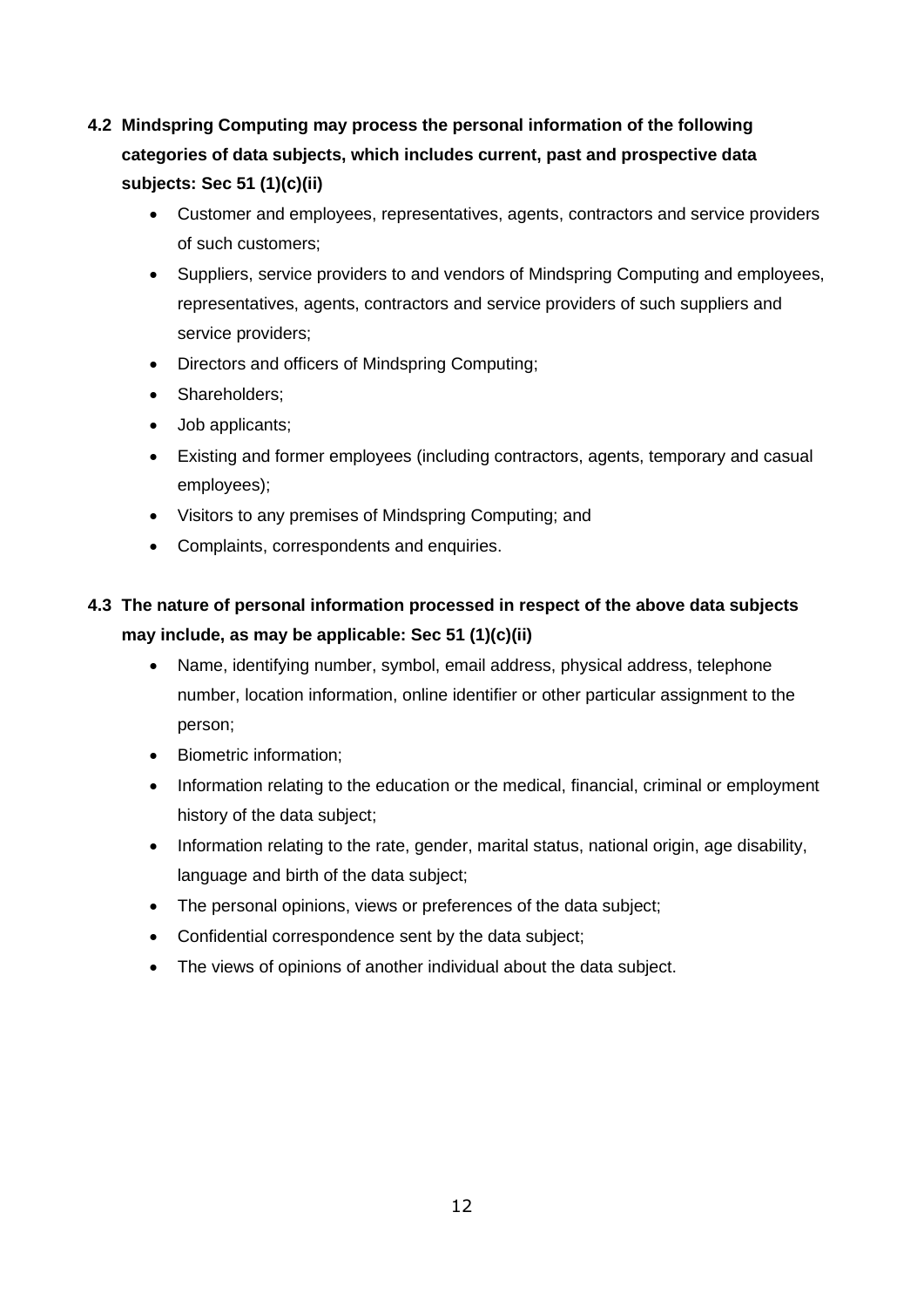# **4.4 Mindspring Computing may supply personal information to the following recipients: Sec 51 (1)(c)(iii)**

- Regulatory, statutory and government bodies;
- Suppliers, service providers, vendors, agents and representatives of Mindspring Computing;
- Employees of Mindspring Computing;
- Shareholders and other stakeholders;
- Third party verification agencies and credit bureau;
- Collection agencies;
- Banks and other financial institutions.

# **4.5 Planned or prospective transborder flow of personal information processed by Mindspring Computing in respect of the above categories of data subjects: Sec 51 (1)(c)(iv)**

Personal information of data subjects may be transferred across borders due to the hosting of some Mindspring Computing infrastructure and application in foreign jurisdictions. Current employees and consultants' information may also be transferred transborder where Mindspring Computing has a physical presence or may be providing services or performing in terms of its contractual obligations.

# **4.6 Security measures implemented or to be implemented by Mindspring Computing to ensure the confidentiality, integrity and availability for the personal information which may be or is being processed by Mindspring Computing: Sec 51 (1)(c)(v)**

Mindspring Computing continuously establishes and maintains appropriate, reasonable technical and organisational measures to ensure that the integrity of the personal information in its possession or under its control is secure and that such information is protected against unauthorised or unlawful processing, accidental loss, destruction or damage, alteration or access by having regard to the requirements set forth in law, in industry practice and generally accepted information security practices and procedures with apply to Mindspring Computing.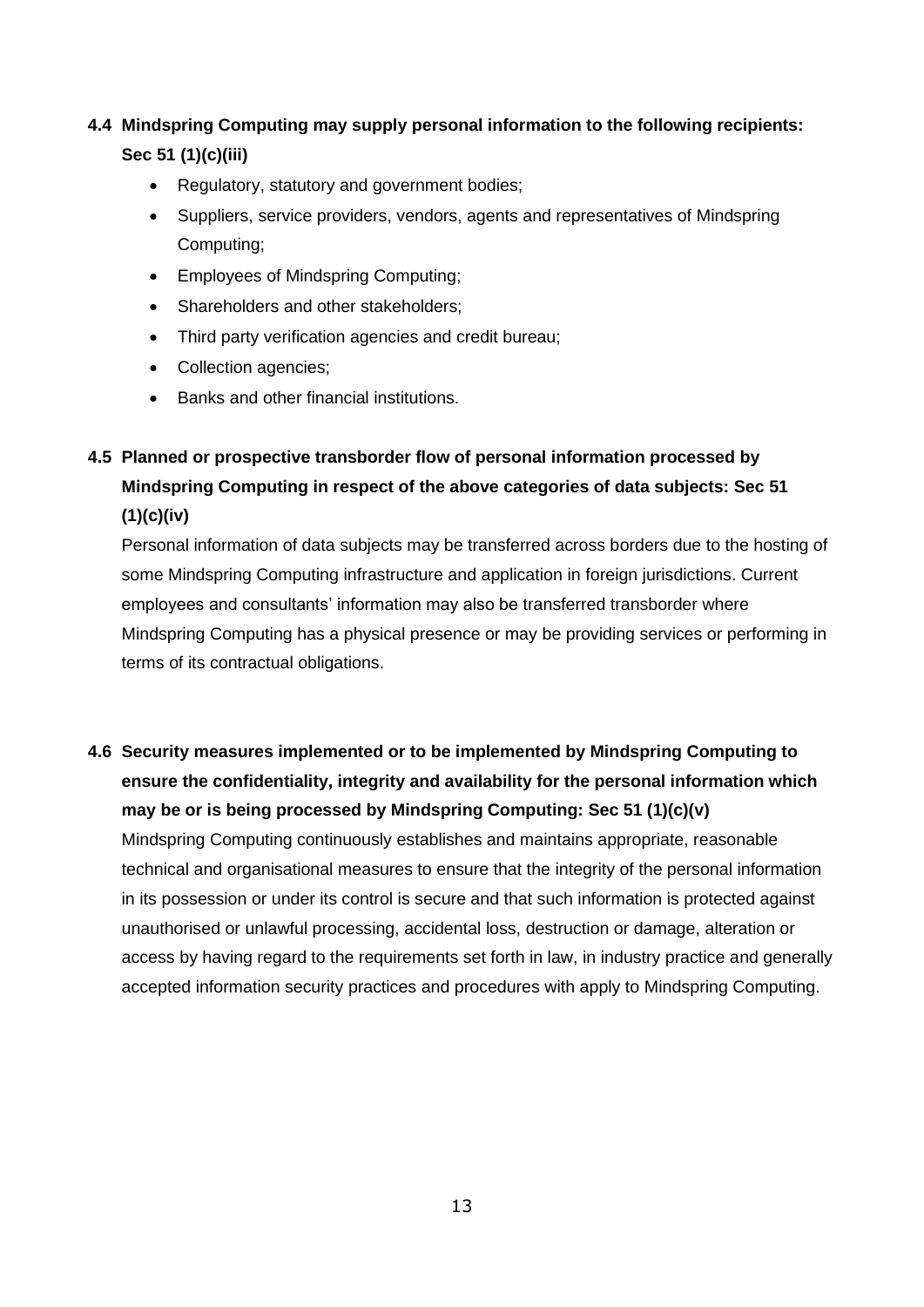#### **5. Access Procedure and Request**

The purpose of this section is to provide requesters with sufficient guidelines and procedures to facilitate a request for access to a record held by Mindspring Computing. It is important to note that an application for access to information can be refused in the event that the application does not comply with the procedural requirements of the Act. In addition, the successful completion and submission of an access request form does not automatically allow the requester access to the requested record. An application for access to a record is subject to certain limitations if the requested record falls within a certain category as specified within Part 3 Chapter 4 of the Act.

If it is reasonably suspected that the requester has obtained access to the Mindspring Computing's records through the submission of materially false or misleading information, legal proceedings may be instituted against such requester.

#### **5.1 Guidance on Completion of Prescribed Access Form: Sec 51 (1) (b)(iv)**

In order for Mindspring Computing to facilitate your access to a record you need to complete the attached prescribed access form attached as Annexure B. Please take note that the prescribed access form must be completed in full, failure to do so will result in the process being delayed until such additional information is provided. Mindspring Computing will not be held liable for delays due to receipt of incomplete forms. Due cognisance should be taken of the following instructions when completing the Access Request Form because the Information Officer shall not process any request for access to a record until satisfied that all requirements have been met:

- The Access Request Form must be completed in the English language.
- Proof of identity is required to authenticate the requester's identify. If the requester acts as an agent requester, the requester shall provide proof of the identity of the person on whose behalf the request is made, the authority or mandate given to the requester by such person and proof of the identity of the requester as provided above.
- Type or print in BLOCK LETTERS an answer to every question.
- If a question does not apply, state "N/A" in response to that question.
- If there is nothing to disclose in reply to a particular question, state "nil" in response to that question.
- If there is insufficient space on a printed form in which to answer a question, additional information may be provided on an additional attached folio.
- When the use of an additional folio is required, precede each answer thereon with the title applicable to that question.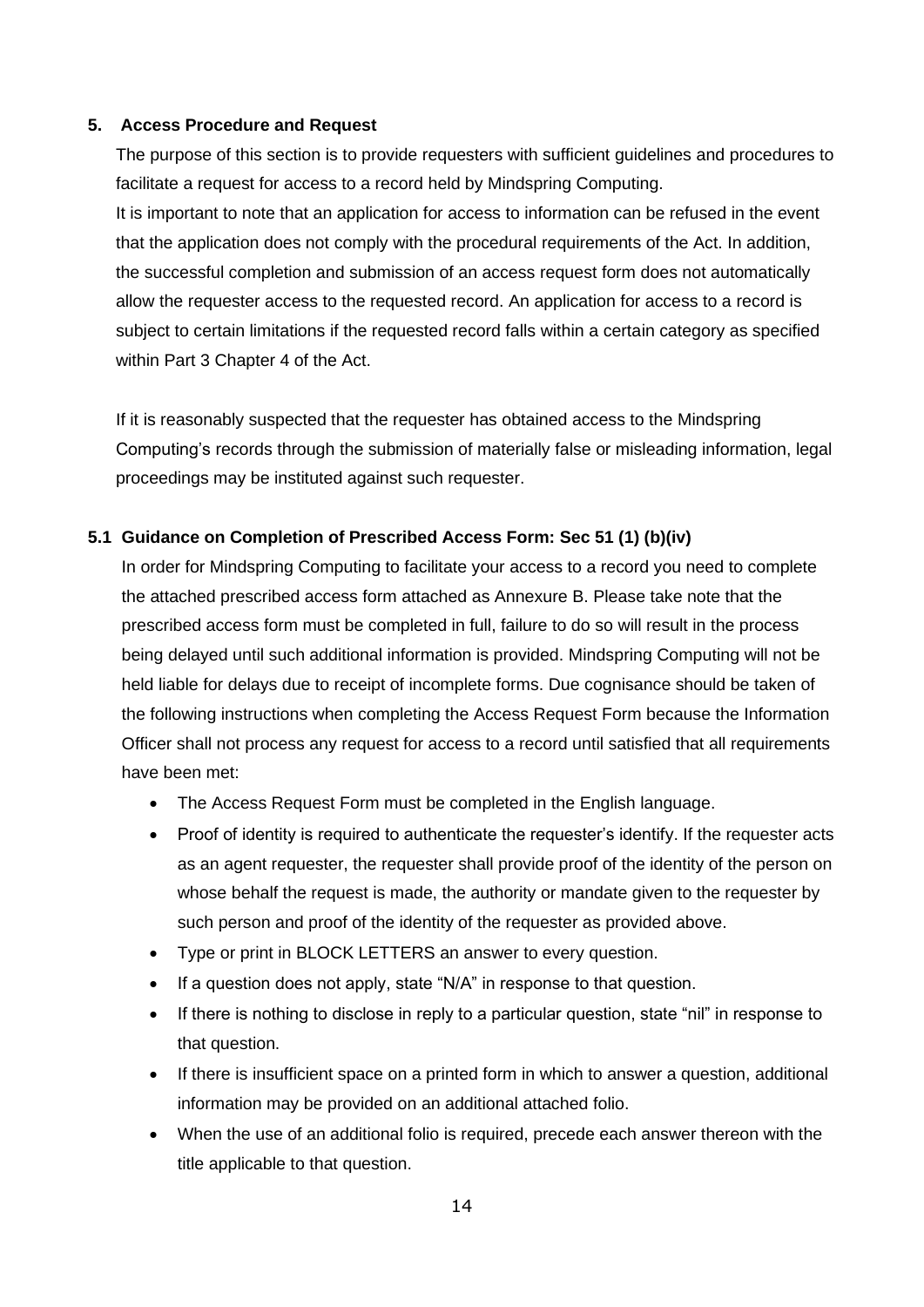#### **5.2 Submission of Prescribed Access Form**

The completed Access Request Form must be submitted either via conventional mail, e-mail or fax and must be addressed to the Information Officer.

#### **5.3 Payment of Prescribed Fees**

Payment details can be obtained from the Information Officer and payment can be made either via a direct deposit, by bank guaranteed cheque or by postal order (no credit card payments are accepted). Proof of payment must be supplied. Four types of fees are provided for in terms of the Act:

- **Request fee:** An initial, non-refundable R57.00 (incl. VAT) is payable on submission. This fee is not applicable to Personal Requesters, referring to any person seeking access to records that contain their personal information.
- **Reproduction fee:** This fee is payable with respect to all records that are automatically available.
- **Access fee:** If the request for access is successful an access fee may be required to re-imburse Mindspring Computing for the costs involved in the search, reproduction and/or preparation of the record and will be calculated based on the Prescribed Fees.
- **Deposit:** A deposit of one third (1/3) of the amount of the applicable access fee, is payable if Mindspring Computing receives a request for access to information held on a person other than the requester himself/herself and the preparation for the record will take more than six (6) hours. In the event that access is refused to the requested record, the full deposit will be refunded to the requester.

#### **5.4 Notification**

Mindspring Computing will within thirty (30) days of receipt of the request decide whether to grant or decline the request and give notice with reasons (if required) to that effect. The thirty (30) day period within which Mindspring Computing has to decide whether to grant or refuse the request, may be extended for a further period of not more than thirty (30) days, if the request is for a large volume of information, or the request requires a search for information held at another office of Mindspring Computing and the information cannot be reasonably be obtained within the original thirty (30) day period. Mindspring Computing will notify the requester in writer should an extension be sought.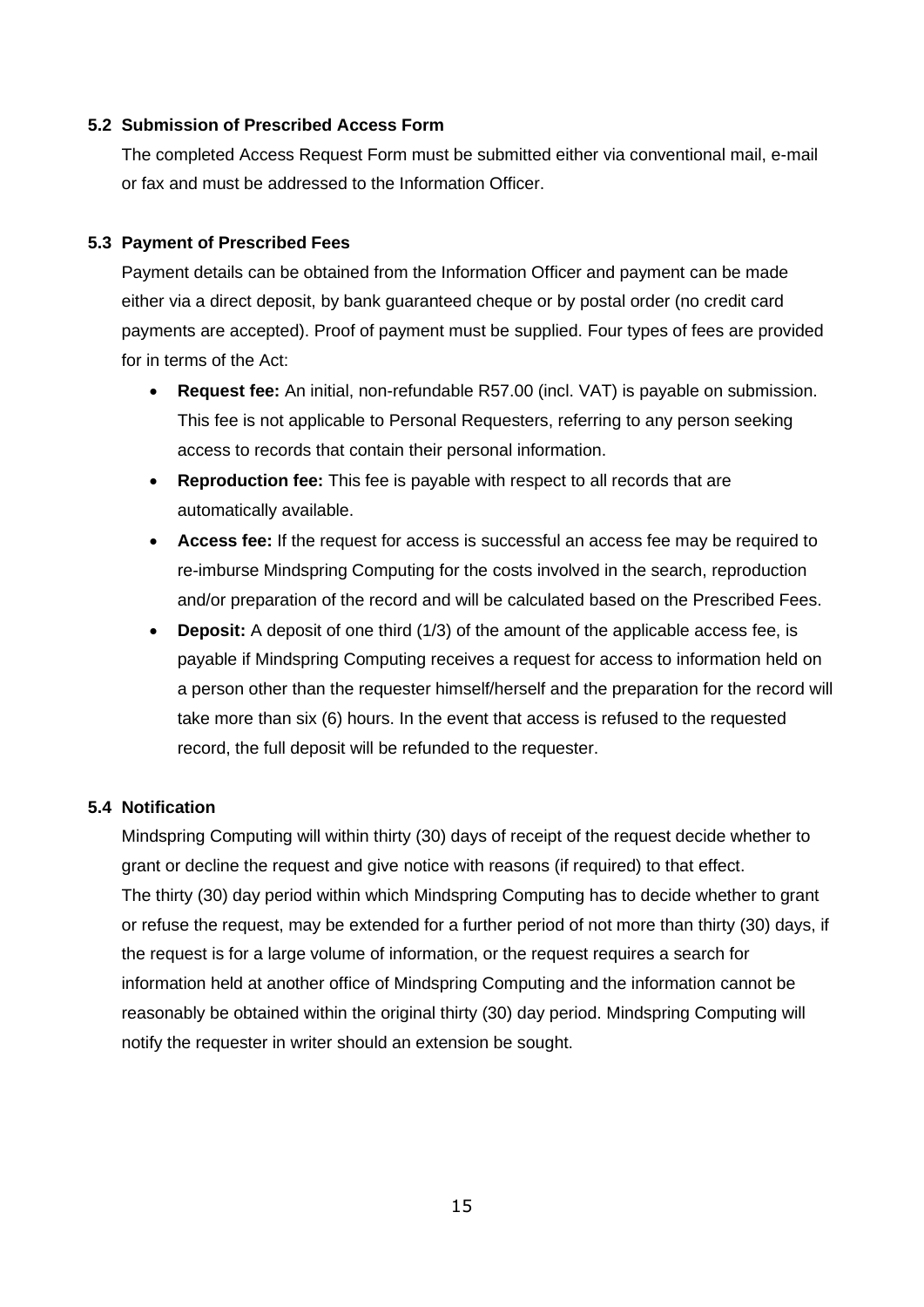If the request for access to a record is successful the requester will be notified of the following:

- The amount of the access fee payable upon gaining access to the record;
- An indication of the form in which the access will be granted; and
- Notice that the requester may lodge an application with a court against the payment of the access fee and the procedure, including the period, for lodging the application.

If the request for access to a record is not successful the requester will be notified of the following:

- Adequate reasons for the refusal (refer to Third Party Information and Grounds for Refusal); and
- That the requester may lodge an application with a court against the refusal of the request and the procedure, including the period, for lodging the application.

#### **5.5 Records that cannot be found or do not exist**

If Mindspring Computing has searched for a record and it is believed that the record either does not exist or cannot be found, the requester will be notified by way of an affidavit or affirmation. This will include the steps that were taken to try to locate the record.

#### **6. Grounds for refusal of access to records and appeal**

#### **6.1 Grounds for Refusal Chapter 4**

The thirty (30) day period within which the Information Officer is required to reply to a request, as stipulated in the Act, shall commence only once a requester has complied with all the requirements of the Act in requesting access to a record, to the satisfaction of the Information Officer.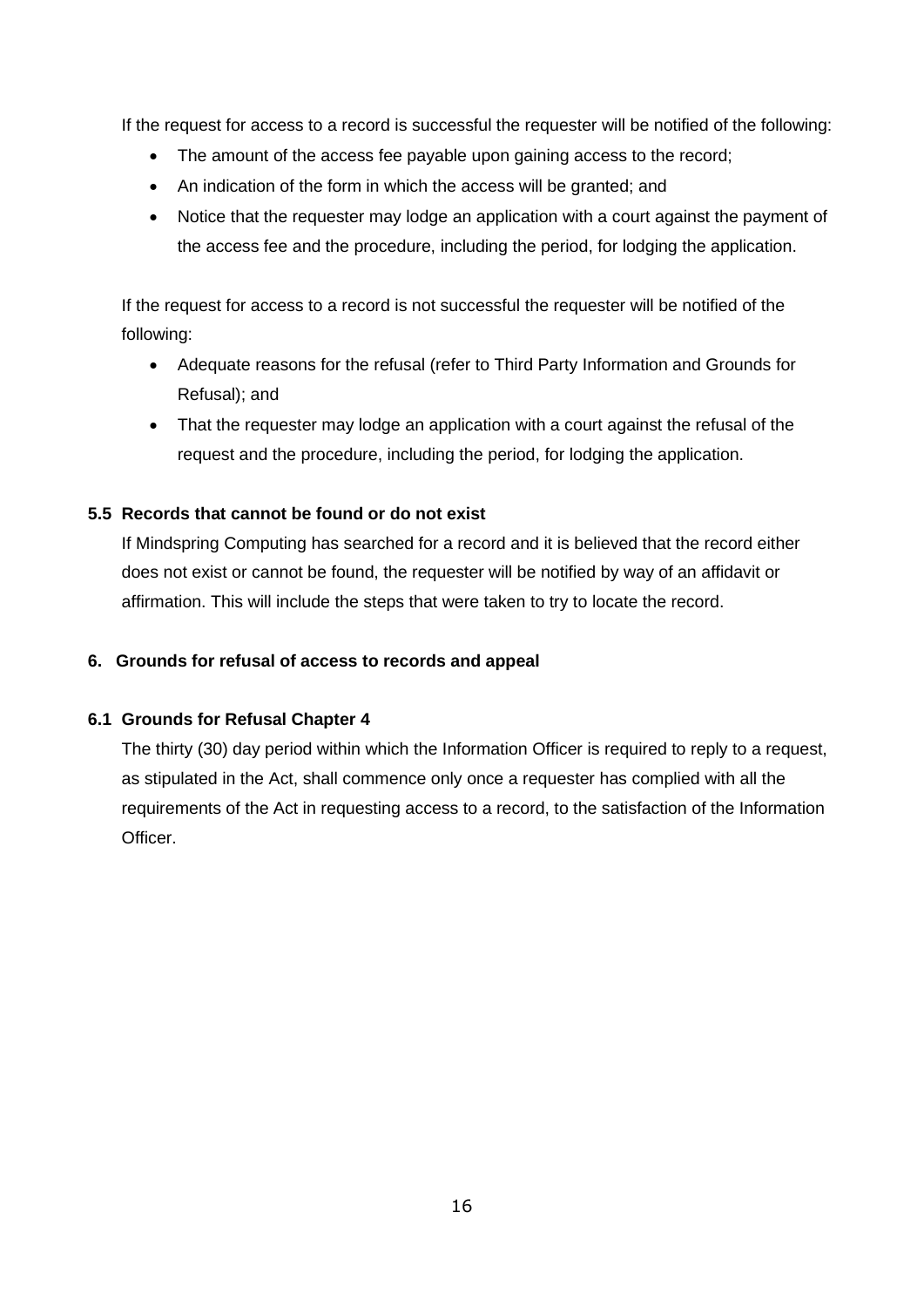### **Requests may be refused on the following grounds, as set out in the Act:**

- Mandatory protection of privacy of a third party who is a natural person, including a deceased person, which would involve the unreasonable disclosure of personal information of that natural person;
- Mandatory protection of commercial information of a third party or Mindspring Computing, if the record contains:
- Trade secrets of the third party or Mindspring Computing;
- Financial, commercial, scientific or technical information which disclosure could likely cause harm to the financial or commercial interests of the third party or Mindspring Computing; and
- Information disclosed in confidence by a third party to Mindspring Computing if the disclosure could put that third party to a disadvantage or commercial competition.
- Mandatory protection of certain confidential information of a third party if disclosure of the record would result in a breach of a duty of confidence owed to that party in terms of an agreement;
- Mandatory protection of the safety of individuals, and the protection of property;
- Mandatory protection of records privileged from production in legal proceedings, unless the legal privilege has been waived; and
- Mandatory protection of research information of a third party and of Mindspring Computing.

# **6.2 Appeal**

If a requester is aggrieved by the refusal of the Information Officer to grant a request for a record, the requester may, within thirty (30) days of notification of the Information Officer's decision, apply to court for appropriate relief.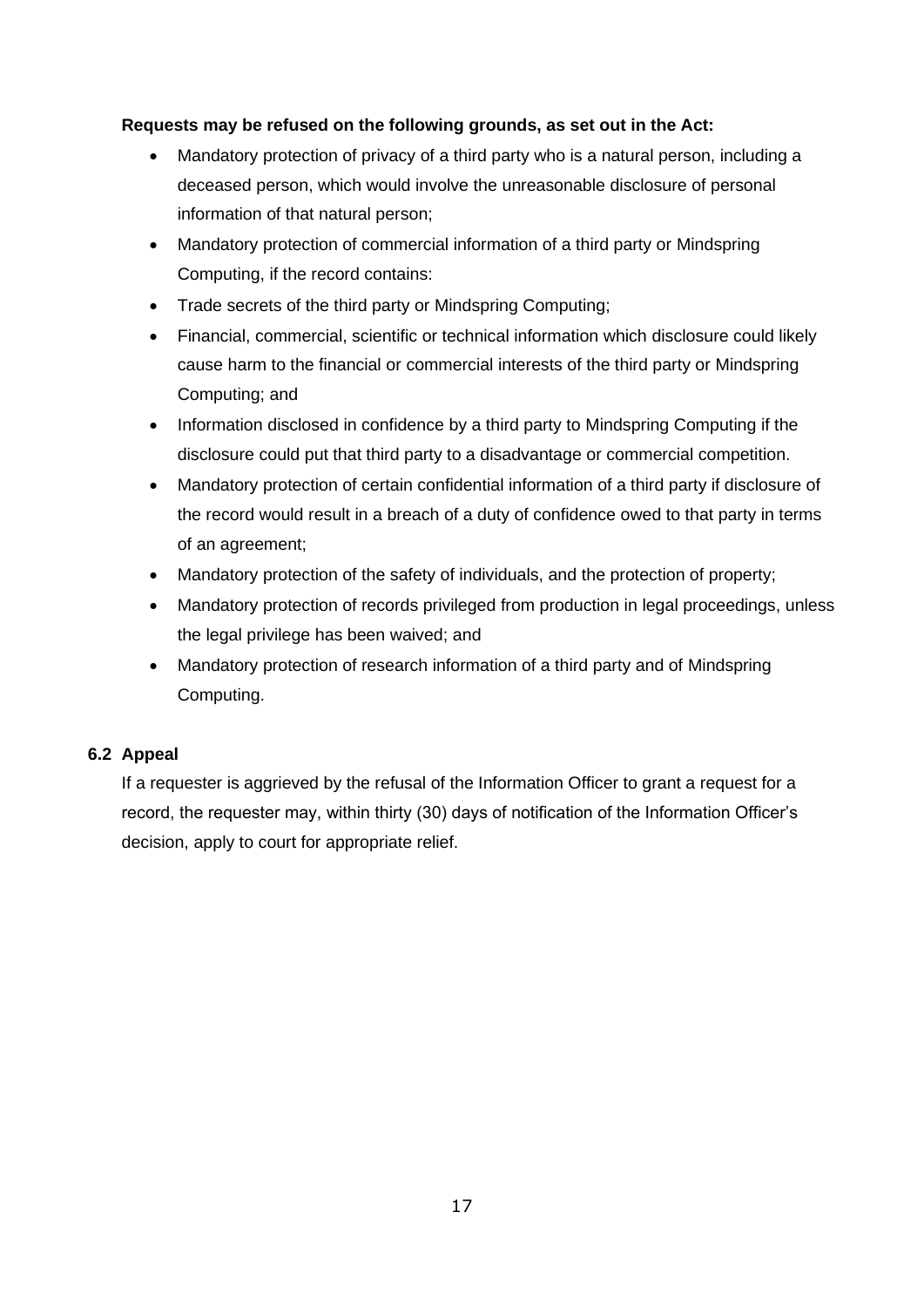# **7. Prescribed Fees: Sec 92**

### **7.1 Reproduction Fees**

The applicable fees (excluding VAT) for reproduction as referred to above are:

| Category                                                                        | Rand                                                                |       |  |  |  |
|---------------------------------------------------------------------------------|---------------------------------------------------------------------|-------|--|--|--|
|                                                                                 | For every photocopy of an A4-size page or part thereof              | 1.10  |  |  |  |
|                                                                                 | For every printed copy of an A4-size page or part thereof held on a | 0.75  |  |  |  |
| computer or in electronic                                                       |                                                                     |       |  |  |  |
|                                                                                 | For a copy in a computer readable form:                             | 70.00 |  |  |  |
| Compact disc                                                                    |                                                                     |       |  |  |  |
| A transcription of visual images, for an A4-size page or part thereof           |                                                                     | 40.00 |  |  |  |
| İ.                                                                              | For a copy of visual images<br>60.00                                |       |  |  |  |
| ii.<br>A transcription of an audio record, for an A4-size page or part<br>20.00 |                                                                     |       |  |  |  |
| thereof<br>30.00                                                                |                                                                     |       |  |  |  |
| III.                                                                            | For a copy of an audio record                                       |       |  |  |  |

# **7.2 Request Fee**

A request fee of R50.00 (excluding VAT) is payable upfront where a requester submits a request for access to information on anybody else other than a requestor.

# **7.3 Access Fee**

The applicable fees (excluding VAT) which will be payable are:

| Category |                                                                 | Rand  |
|----------|-----------------------------------------------------------------|-------|
| L.       | For every photocopy of an A4-size page or part thereof          | 1.10  |
| ii.      | For every printed copy of an A4-size page or part thereof held  | 0.75  |
|          | on a computer or in electronic form                             |       |
| iii.     | For a copy in a computer readable form:                         | 70.00 |
|          | Compact disc<br>a.                                              |       |
| iv.      | A transcription of visual images, for an A4-size page or part   | 40.00 |
|          | thereof                                                         |       |
| v.       | For a copy of visual images                                     | 60.00 |
| vi.      | A transcription of an audio record, for an A4-size page or part | 20.00 |
|          | thereof                                                         |       |
| vii.     | For a copy of an audio record                                   | 30.00 |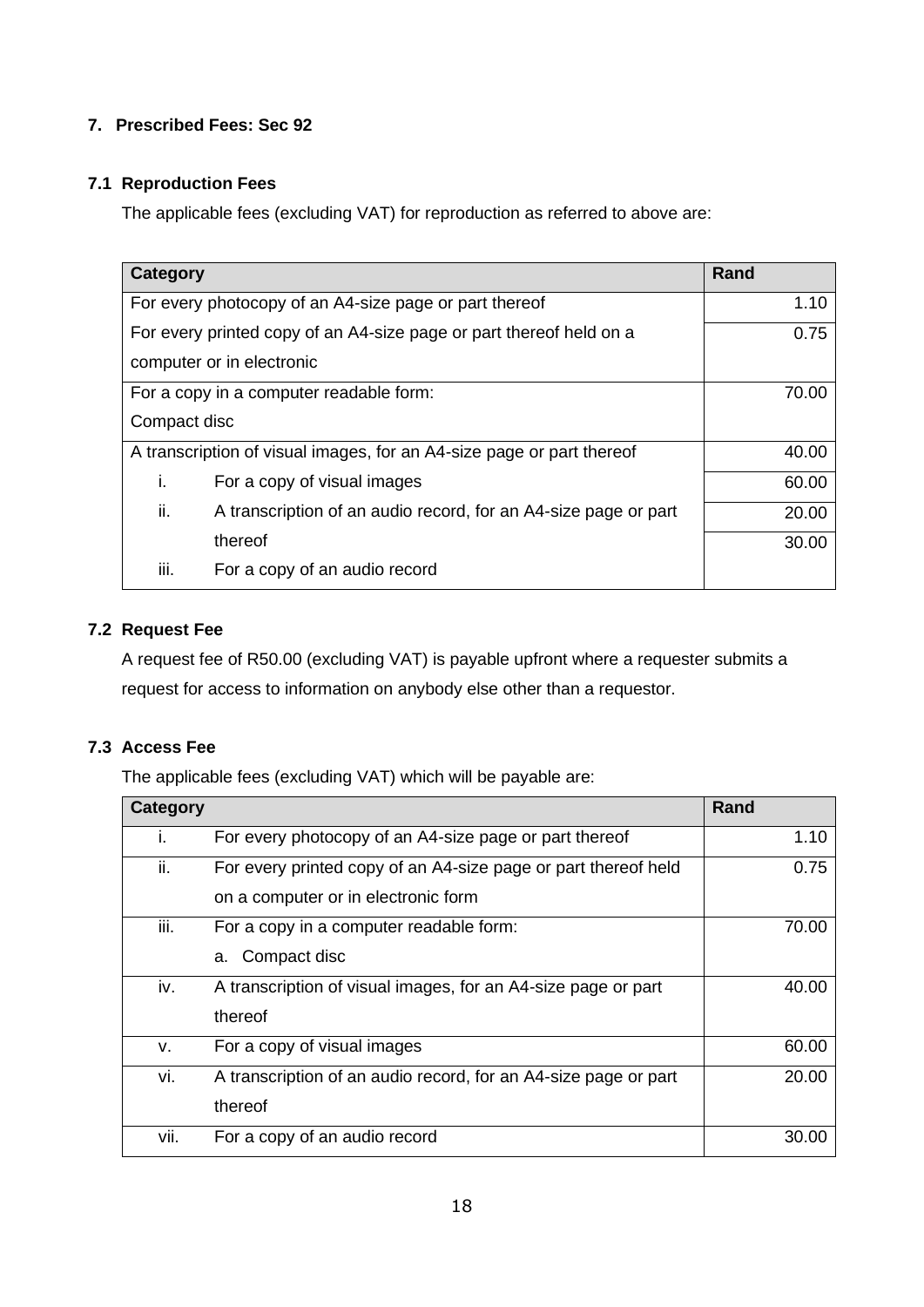#### **7.4 Postage Fee**

Where a copy of the record needs to be posted the actual postal fee is payable in addition to the applicable fees.

#### **8. Protection of Personal Information that is processed by the Company**

- 8.1 Chapter 3 of POPIA provides for the minimum Conditions for Lawful Processing of Personal Information by a Responsible Party. These conditions may not be derogated from unless specific exclusions apply as outlined in POPIA.
- 8.2 The Company needs Personal Information relating to both individual and juristic persons in order to carry out its business and organisational functions. The manner in which this information is Processed and the purpose for which it is Processed is determined by the Company. The Company is accordingly a Responsible Party for the purposes of POPIA and will ensure that the Personal Information of a Data Subject:
	- 1.) Is processed lawfully, fairly and transparently. This includes the provision of appropriate information to Data Subjects when their data is collected by the Company, in the form of privacy or data collection notices. Mindspring Computing (Pty) Ltd must also have a legal basis (for example, consent) to process Personal Information;
	- 2.) Is processed only for the purposes for which it was collected;
	- 3.) Will not be processed for a secondary purpose unless that processing is compatible with the original purpose.
	- 4.) Is adequate, relevant and not excessive for the purposes for which it was collected;
	- 5.) Is accurate and kept up to date;
	- 6.) Will not be kept longer than necessary;
	- 7.) Is processed in accordance with integrity and confidentiality principles; this includes physical and organisational measures to ensure that Personal Information, in both physical and electronic form, are subject to an appropriate level of security when stored, used and communicated by the Company, in order to protect against access and acquisition by unauthorised persons and accidental loss, destruction or damage;
	- 8.) Is processed in accordance with the rights of Data Subjects, where applicable. Data Subjects have the right to:
		- a) Be notified that their Personal Information is being collected by the Company. The Data Subject also has the right to be notified in the event of a data breach;
		- b) Know whether the Company holds Personal Information about them, and to access that information. Any request for information must be handled in accordance with the provisions of this Manual;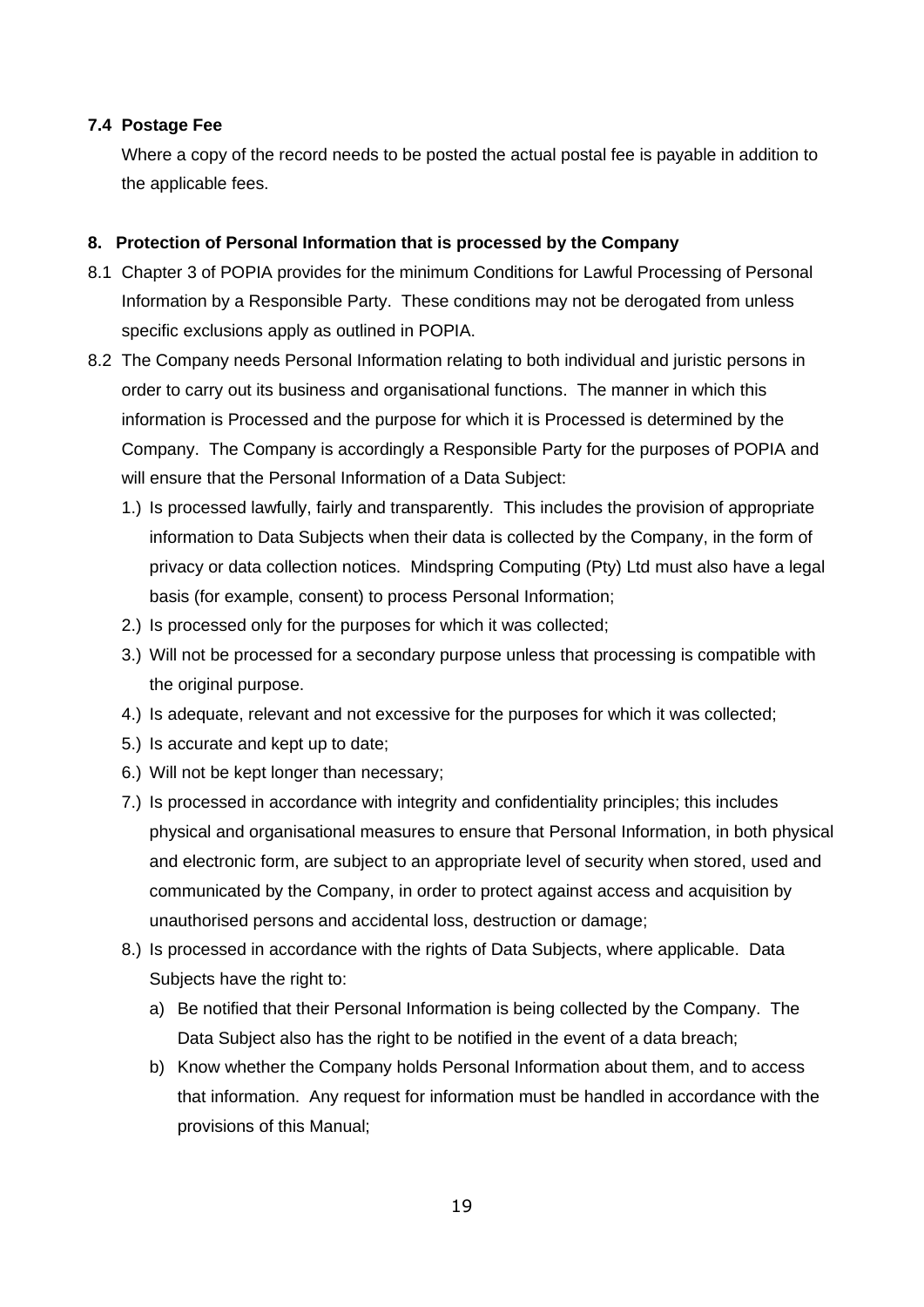- c) Request the correction or deletion of inaccurate, irrelevant, excessive, out of date, incomplete, misleading or unlawfully obtained personal information;
- d) Object to the Company's use of their Personal Information and request the deletion of such Personal Information (deletion would be subject to the Company's record keeping requirements);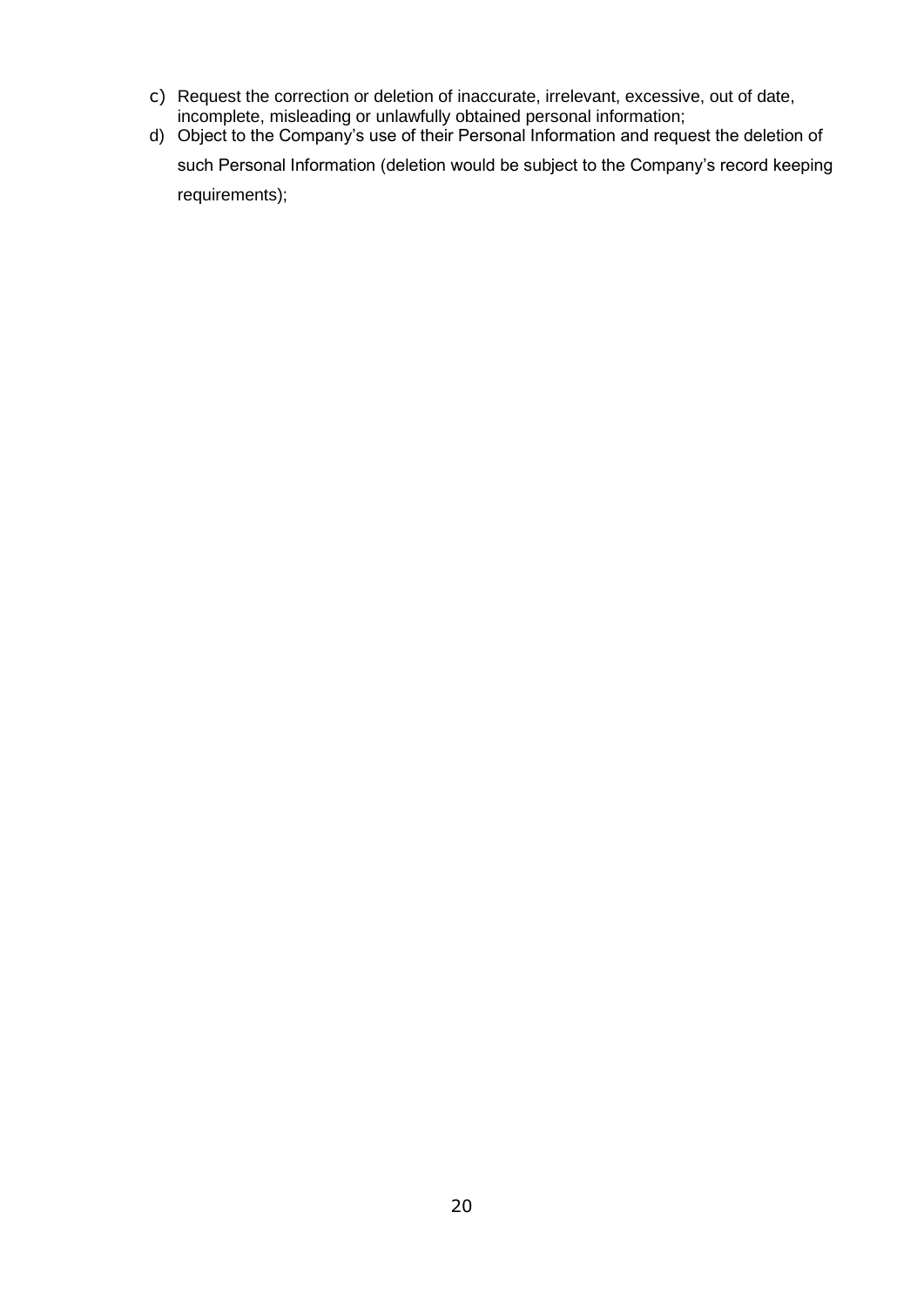# **ANNEXURE A**

# **ACCESS REQUEST FORM – RECORD OF PRIVATE BODY**

(Section 53(1) of the Promotion of Access to Information Act, 2000)

#### **COMPLETION OF ACCESS REQUEST FORM**

- 1. The Access Request Form must be completed.
- 2. Proof of identity is required to authenticate the identity of the requester. Attach a copy of the requester's identification document.
- 3. Type or print in BLOCK LETTERS an answer to every question.
- 4. If a question does not apply, state "N/A."
- 5. If there is nothing to disclose in reply to a question, state "nil."
- 6. When there is insufficient space printed on the form, additional information may be provided on an attached folio, and each answer on such folio reflect the applicable title.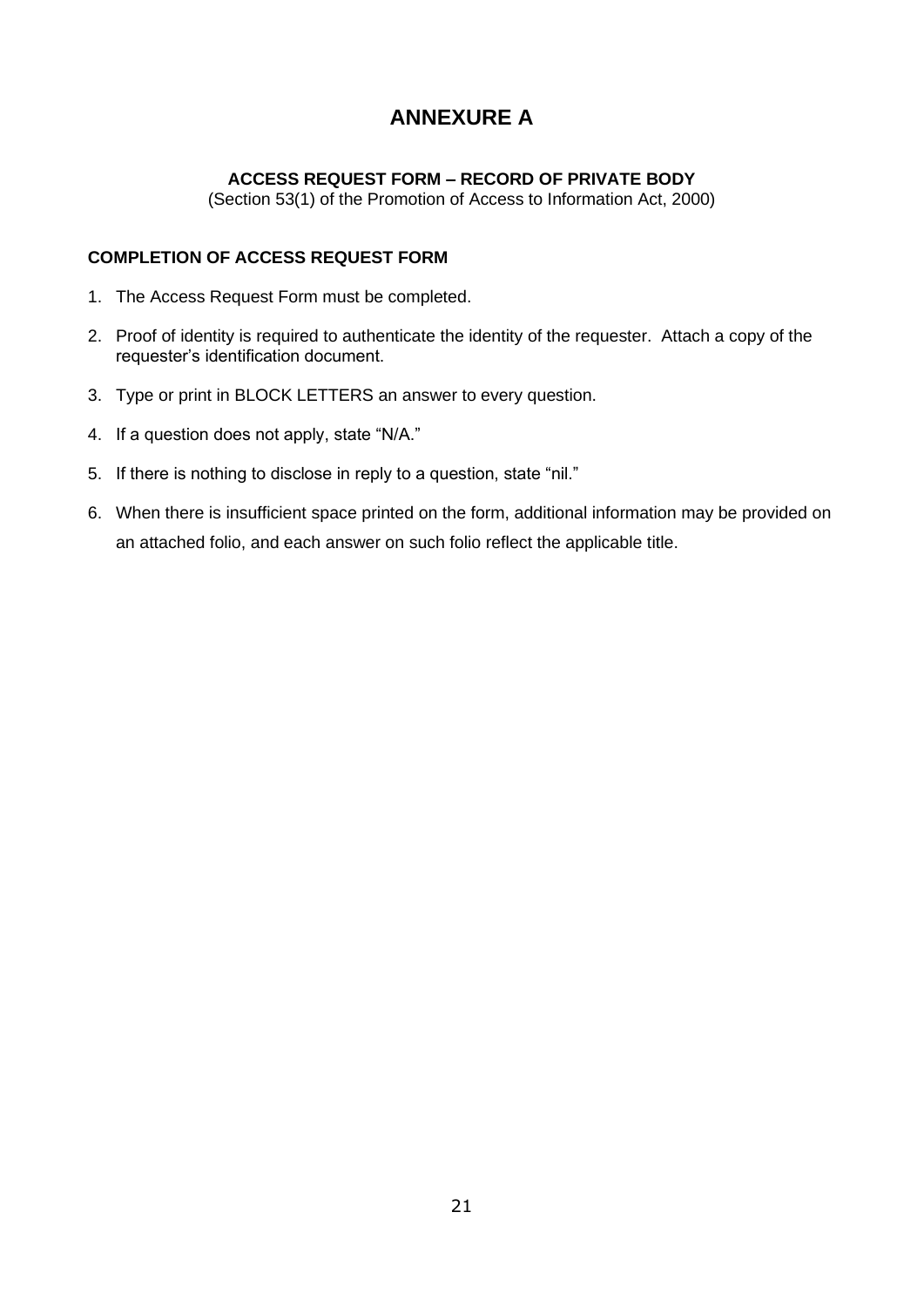# **REQUEST FOR ACCESS TO A RECORD IN TERMS OF SEC 53(1) of the PROMOTION OF ACCESS TO INFORMATION ACT 2 of 2000**

| Contact details:              |  |
|-------------------------------|--|
| <b>Chief Executive Office</b> |  |
| (as defined in the Act)       |  |
| <b>Information Officer</b>    |  |
| <b>Postal Addres</b>          |  |
|                               |  |
|                               |  |
|                               |  |
|                               |  |
| <b>Physical Address</b>       |  |
|                               |  |
|                               |  |
|                               |  |
| Phone number                  |  |
| Fax number                    |  |
| E-mail address                |  |
| Website address               |  |

# **1. Particulars of Private Body requesting access to the record**

# **2. Particulars of Requester (if natural person):**

- The particulars of the person who requests access to the record must be recorded below.
- Furnish an address and/or fax number in the Republic of South Africa to which information must be sent.
- Proof of identity is required from both the requester and any person or any party acting on behalf of the requester.
	- The original identity document or such other proof satisfactory to the Chief Executive Officer or Information Officer will need to be presented with this request by the requester or the requester's representative before the request will be processed.
- If the request is made on behalf of another person, proof of the capacity in which the request is made, is also to be presented with this request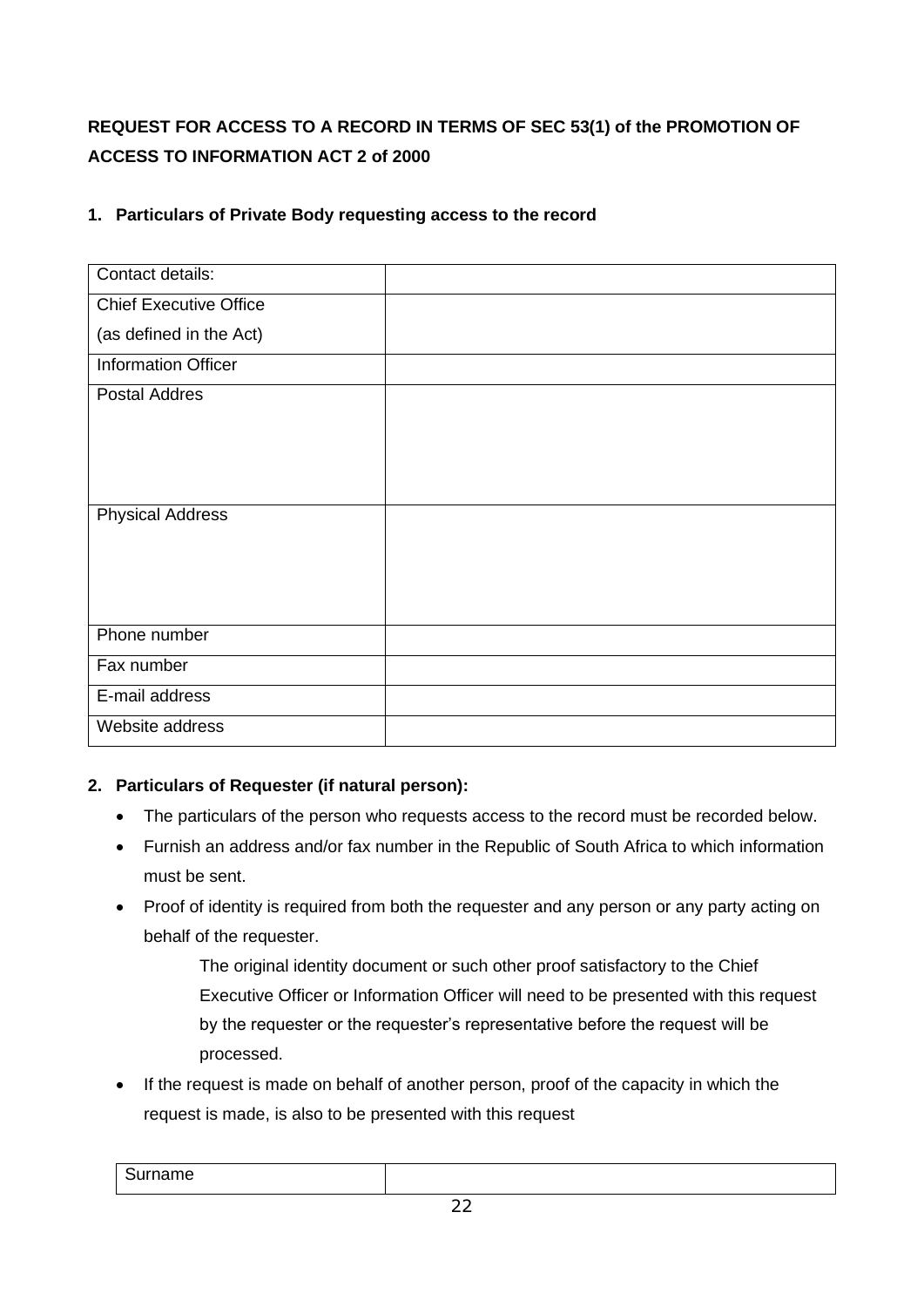| Full names                   |  |
|------------------------------|--|
| Identity number              |  |
| Postal address               |  |
| Telephone number             |  |
| E-mail address               |  |
| Capacity in which request is |  |
| made, when made on behalf of |  |
| another person:              |  |

If a request is made on behalf of another person the requester is obliged to identify him/herself and to provide proof of the mandate under which the request is made, to the satisfaction of the Information Officer.

# **3. Particulars of Requester (if a legal entity)**

| Surname                    |  |
|----------------------------|--|
| Name                       |  |
| <b>Registration Number</b> |  |
| <b>Postal Address</b>      |  |
| Telephone number           |  |
| Email address              |  |

# **4. Particulars of person on whose behalf request is made**

This section must be completed ONLY if a request for information is made on behalf of another person.

Full names and surname: ………………………………………………………………………. Identity number: …………………………………………………………………………………..

# **5. Particulars of record**

- Provide full particulars of the record to which access is requested, including the reference number if that is known to you, to enable the record to be located.
- If the provided space is inadequate please continue on a separate folio and attach it to this form. The requester must sign all the additional folios.
- The requester's attention is drawn to the grounds on which the private body must or may refuse access to a record (in certain instances this may be mandatory, in others it may be discretionary):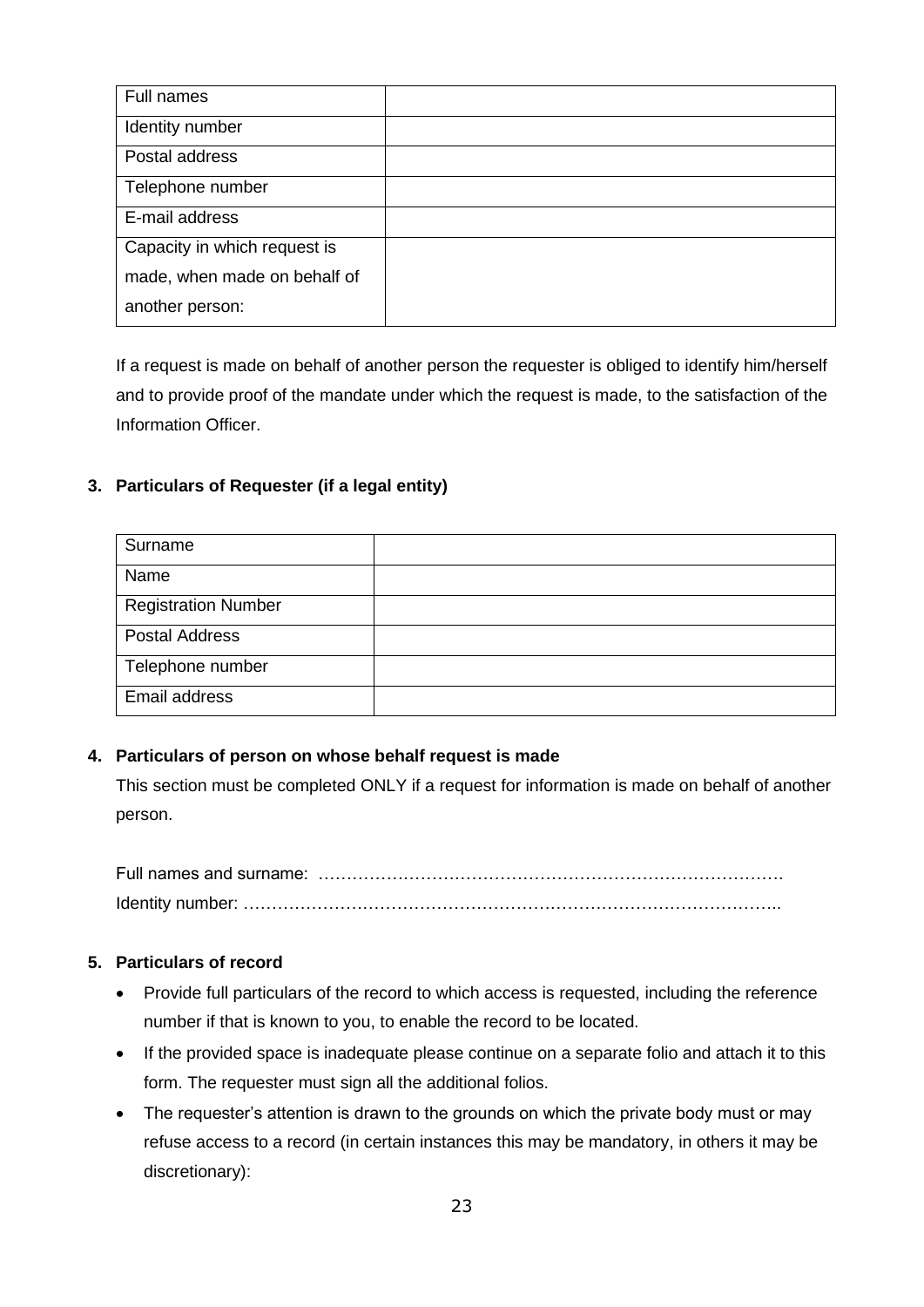- $\circ$  Mandatory protection of the privacy of a third party who is a natural person (human being);
- o Mandatory protection of certain confidential information of a third party;
- o Mandatory protection of commercial information of third party;
- o Mandatory protection of the safety of individuals, and the protection of property;
- o Mandatory protection of records privileged from production in legal proceedings;
- o Commercial information of a private body;
- o Mandatory protection of research information of a third party and a private body.

# **DESCRIPTION OF RECORD AND/OR PART OF RECORD**

| <b>Category</b> | <b>Description of record</b> |  |  |
|-----------------|------------------------------|--|--|
|                 |                              |  |  |
|                 |                              |  |  |
|                 |                              |  |  |

Notes to Particular of record:

- Your indication as to the required form of access depends on the form in which the record is available.
- Access in the form requested may be refused in certain circumstances. In such a case you will be informed if
- access will be granted in another form.
- The fee payable for access to the record, if any, will be determined partly by the form in which access is requested.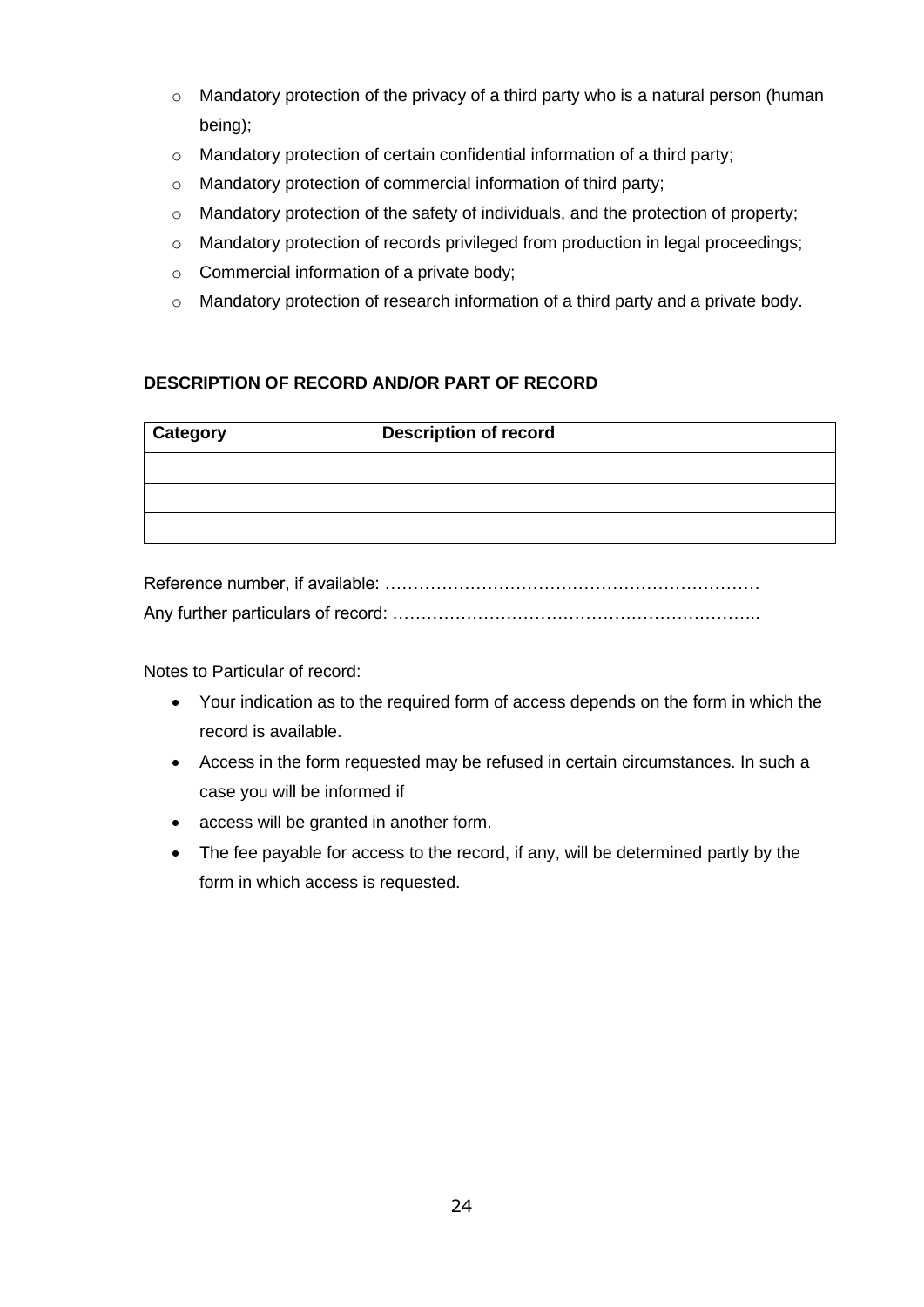| Mark the appropriate box with an 'X."                                               |             |                      |                               |                                                                                       |  |
|-------------------------------------------------------------------------------------|-------------|----------------------|-------------------------------|---------------------------------------------------------------------------------------|--|
| 1. If the record is in written or printed form -                                    |             |                      |                               |                                                                                       |  |
| Copy of                                                                             |             | Inspection of record |                               |                                                                                       |  |
| record*                                                                             |             |                      |                               |                                                                                       |  |
| 2. If record consists of visual images -                                            |             |                      |                               |                                                                                       |  |
|                                                                                     |             |                      |                               |                                                                                       |  |
|                                                                                     |             |                      |                               | (This includes photographs, slides, video recordings, computer-generated images,      |  |
| sketches, etc.)                                                                     |             |                      |                               |                                                                                       |  |
| View the                                                                            |             | Copy of the          |                               | Transcription of                                                                      |  |
| images                                                                              |             | images*              |                               | the images*                                                                           |  |
|                                                                                     |             |                      |                               | 3. If the record consists of recorded words or information which can be reproduced in |  |
| sound -                                                                             |             |                      |                               |                                                                                       |  |
| Listen to the soundtrack                                                            |             |                      |                               | Transcription of soundtrack*                                                          |  |
| (audio cassette                                                                     |             |                      | (written or printed document) |                                                                                       |  |
| 4. If the record is held on computer or in an electronic or machine-readable form - |             |                      |                               |                                                                                       |  |
| Printed copy                                                                        |             | Printed              |                               | Copy in computer                                                                      |  |
| of record*                                                                          |             | copy of              |                               | readable format*                                                                      |  |
|                                                                                     | information |                      |                               |                                                                                       |  |
|                                                                                     | derived     |                      |                               |                                                                                       |  |
| Do you wish the copy or transcription to be posted to                               |             |                      | Yes                           | <b>No</b>                                                                             |  |
| you?                                                                                |             |                      |                               |                                                                                       |  |
|                                                                                     |             |                      |                               |                                                                                       |  |
| Note: If you requested a copy or transcription of a record                          |             |                      |                               |                                                                                       |  |
| (above), a postal fee is payable.                                                   |             |                      |                               |                                                                                       |  |

# **5. Fees**

- A request for access to a record, other than record containing personal information about yourself, will be processed only after a request fee (currently R50.00) has been paid.
- If the prescribed request fee is amended you will be notified of the amount required to be paid as the request fee.
- The fee payable for access to a record depends on the form in which access is required and the reasonable time required to search for and prepare a record.
- If you qualify for exemption of the payment of any fee, please state the reason therefore.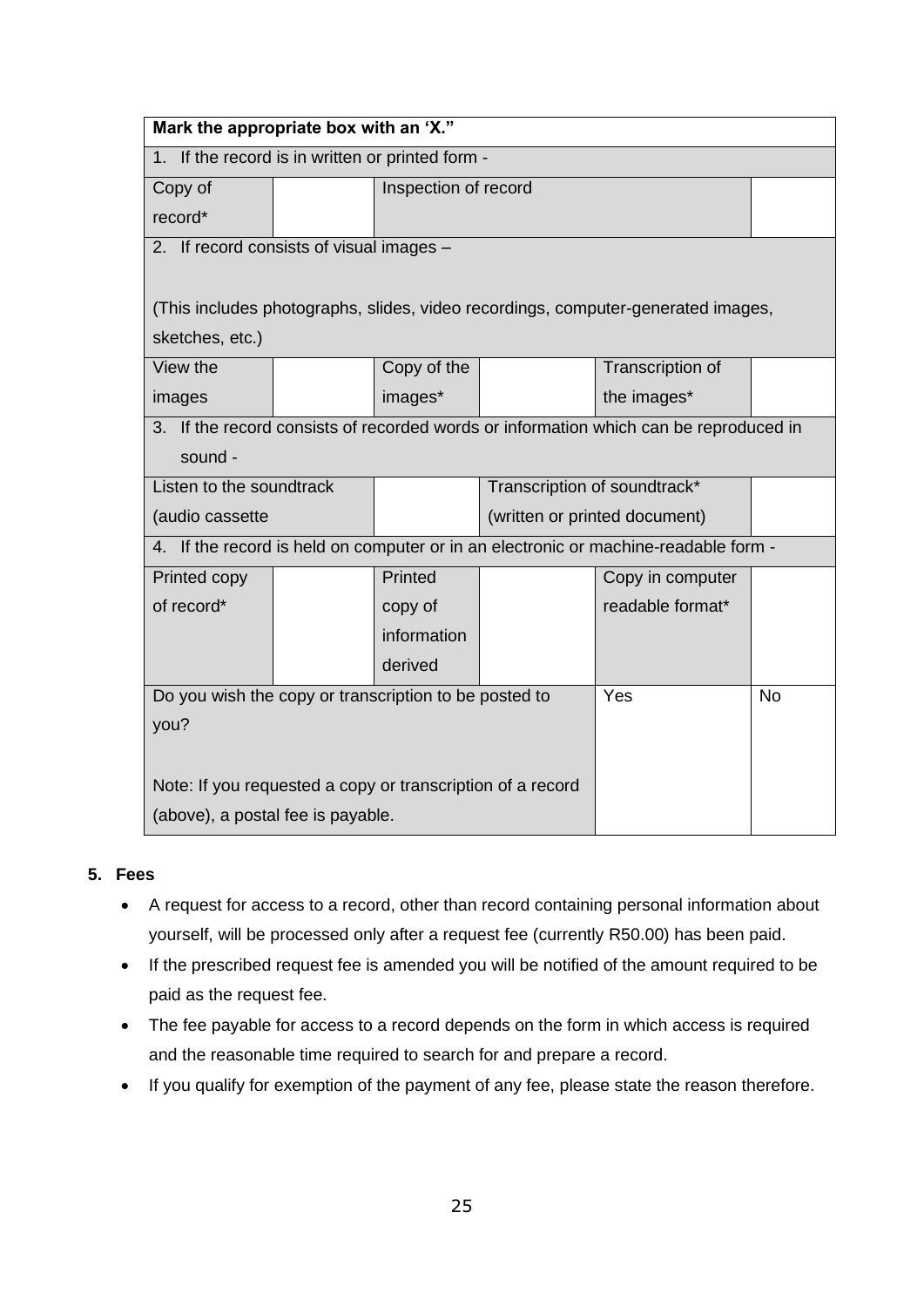#### **For Office Use**

| The requester qualifies for an exemption in payment | <b>Yes</b> | <b>No</b> |
|-----------------------------------------------------|------------|-----------|
| fees                                                |            |           |
| (mark the appropriate box)                          |            |           |
| Reason                                              |            |           |
|                                                     |            |           |
|                                                     |            |           |
|                                                     |            |           |
|                                                     |            |           |
|                                                     |            |           |
|                                                     |            |           |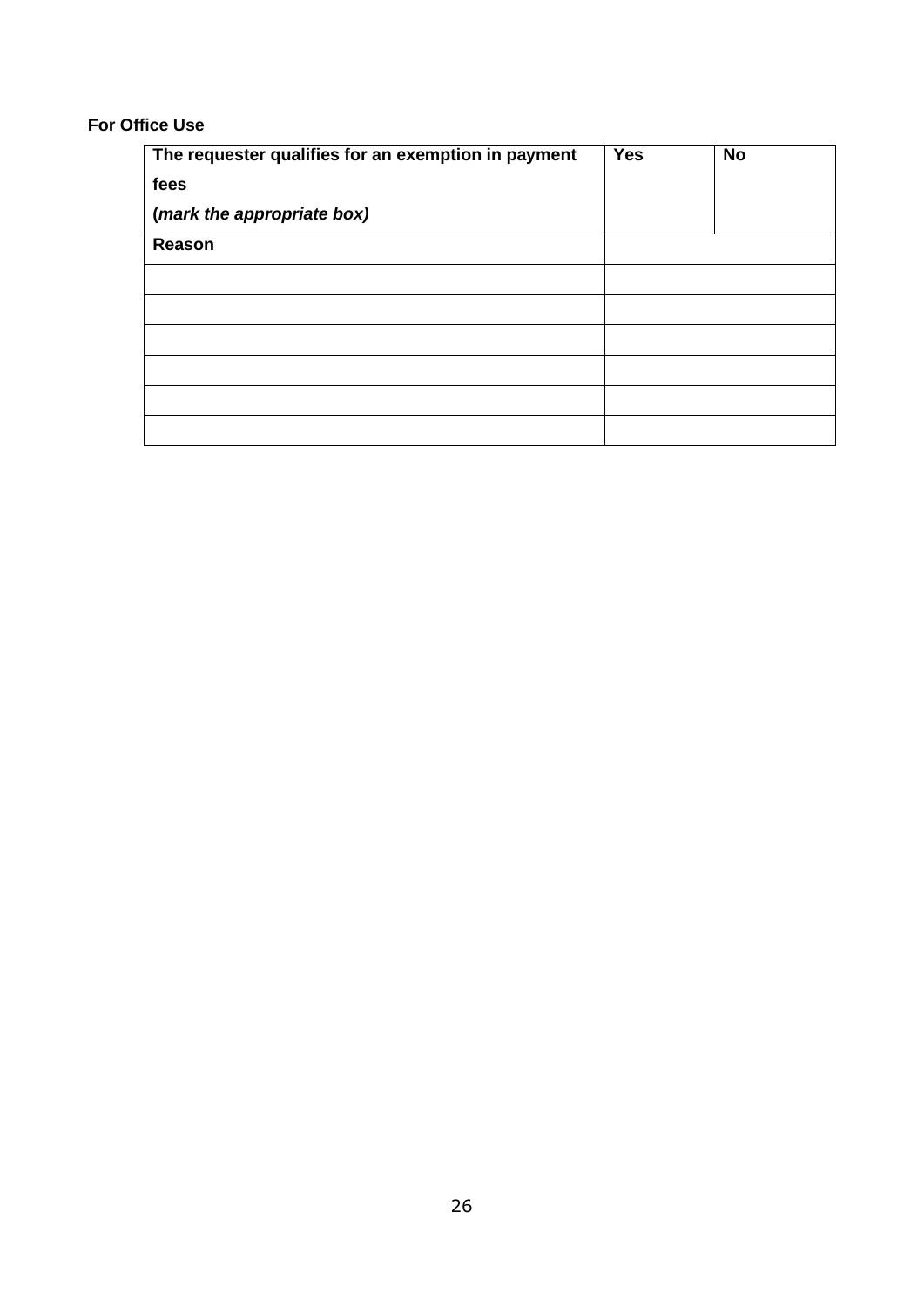### **6. Form of access to record**

Notes to Particular of record:

- Your indication as to the required form of access depends on the form in which the record is available.
- Access in the form requested may be refused in certain circumstances. In such a case you will be informed if
- access will be granted in another form.
- The fee payable for access to the record, if any, will be determined partly by the form in which access is requested.

| Mark the appropriate box with an 'X."                                               |  |                      |     |                                                                                       |  |
|-------------------------------------------------------------------------------------|--|----------------------|-----|---------------------------------------------------------------------------------------|--|
| 1. If the record is in written or printed form -                                    |  |                      |     |                                                                                       |  |
| Copy of                                                                             |  | Inspection of record |     |                                                                                       |  |
| record*                                                                             |  |                      |     |                                                                                       |  |
| 2. If record consists of visual images -                                            |  |                      |     |                                                                                       |  |
|                                                                                     |  |                      |     |                                                                                       |  |
|                                                                                     |  |                      |     | (This includes photographs, slides, video recordings, computer-generated images,      |  |
| sketches, etc.)                                                                     |  |                      |     |                                                                                       |  |
| View the                                                                            |  | Copy of the          |     | Transcription of                                                                      |  |
| images                                                                              |  | images*              |     | the images*                                                                           |  |
|                                                                                     |  |                      |     | 3. If the record consists of recorded words or information which can be reproduced in |  |
| sound -                                                                             |  |                      |     |                                                                                       |  |
| Transcription of soundtrack*<br>Listen to the soundtrack                            |  |                      |     |                                                                                       |  |
| (audio cassette                                                                     |  |                      |     | (written or printed document)                                                         |  |
| 4. If the record is held on computer or in an electronic or machine-readable form - |  |                      |     |                                                                                       |  |
| Printed copy                                                                        |  | Printed              |     | Copy in computer                                                                      |  |
| of record*                                                                          |  | copy of              |     | readable format*                                                                      |  |
|                                                                                     |  | information          |     |                                                                                       |  |
|                                                                                     |  | derived              |     |                                                                                       |  |
| Do you wish the copy or transcription to be posted to                               |  |                      | Yes | <b>No</b>                                                                             |  |
| you?                                                                                |  |                      |     |                                                                                       |  |
|                                                                                     |  |                      |     |                                                                                       |  |
| Note: If you requested a copy or transcription of a record                          |  |                      |     |                                                                                       |  |
| (above), a postal fee is payable.                                                   |  |                      |     |                                                                                       |  |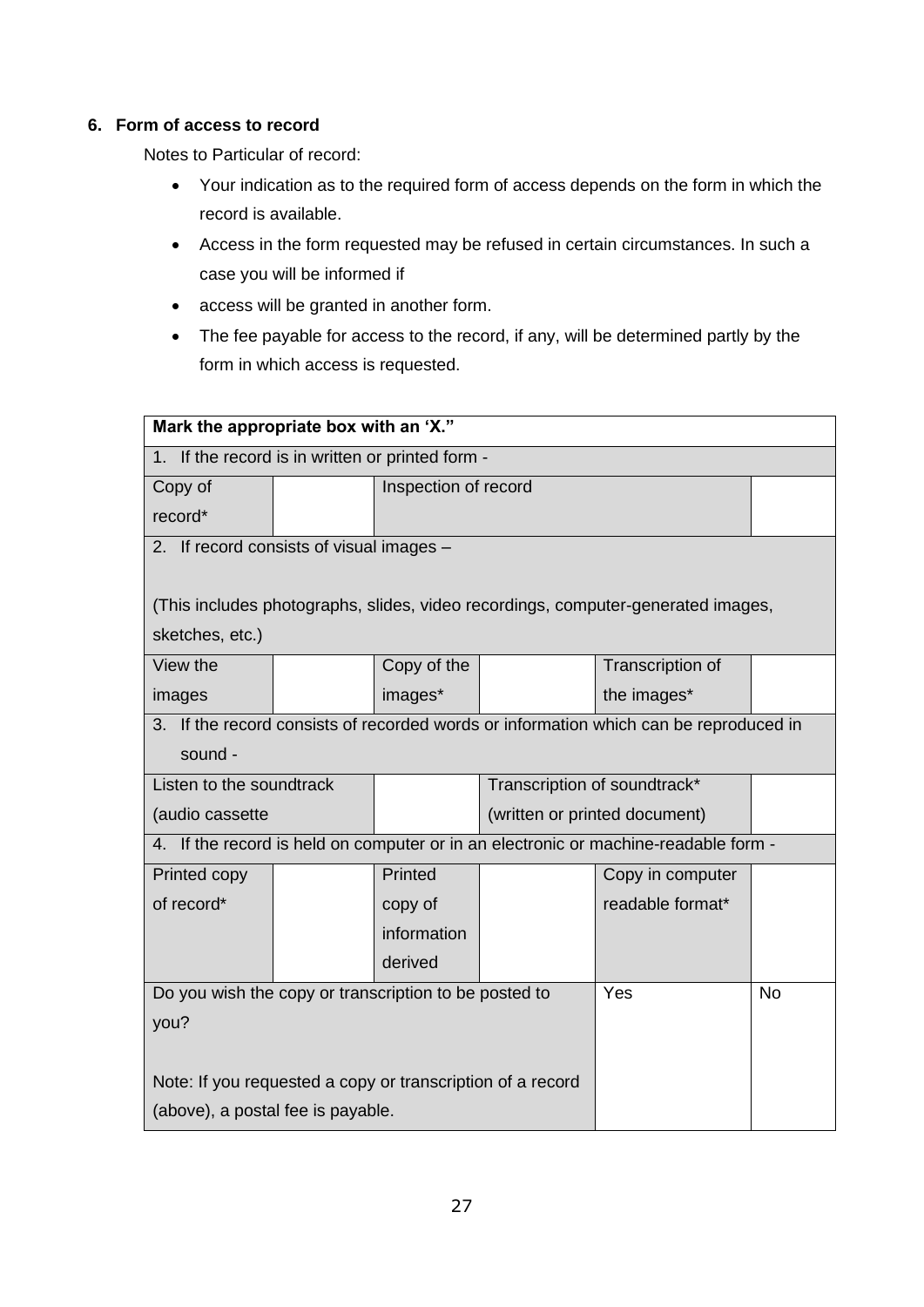# **7. In the event of disability**

| If you are prevented by a disability to read, view or listen to the record in the form of |                                                                                          |  |  |  |
|-------------------------------------------------------------------------------------------|------------------------------------------------------------------------------------------|--|--|--|
|                                                                                           | access provided for in 1 to 4 hereunder, state your disability and indicate in which fom |  |  |  |
| the record is required.                                                                   |                                                                                          |  |  |  |
| Disability:                                                                               |                                                                                          |  |  |  |
|                                                                                           |                                                                                          |  |  |  |
|                                                                                           |                                                                                          |  |  |  |
| Form in which record is required?                                                         |                                                                                          |  |  |  |
|                                                                                           |                                                                                          |  |  |  |
|                                                                                           |                                                                                          |  |  |  |

# **8. Details of the right to be exercised and/or protected.**

Indicate which right is to be exercised or protected\*

Explain why the requested record is required for the exercising or protection of the aforementioned right\*